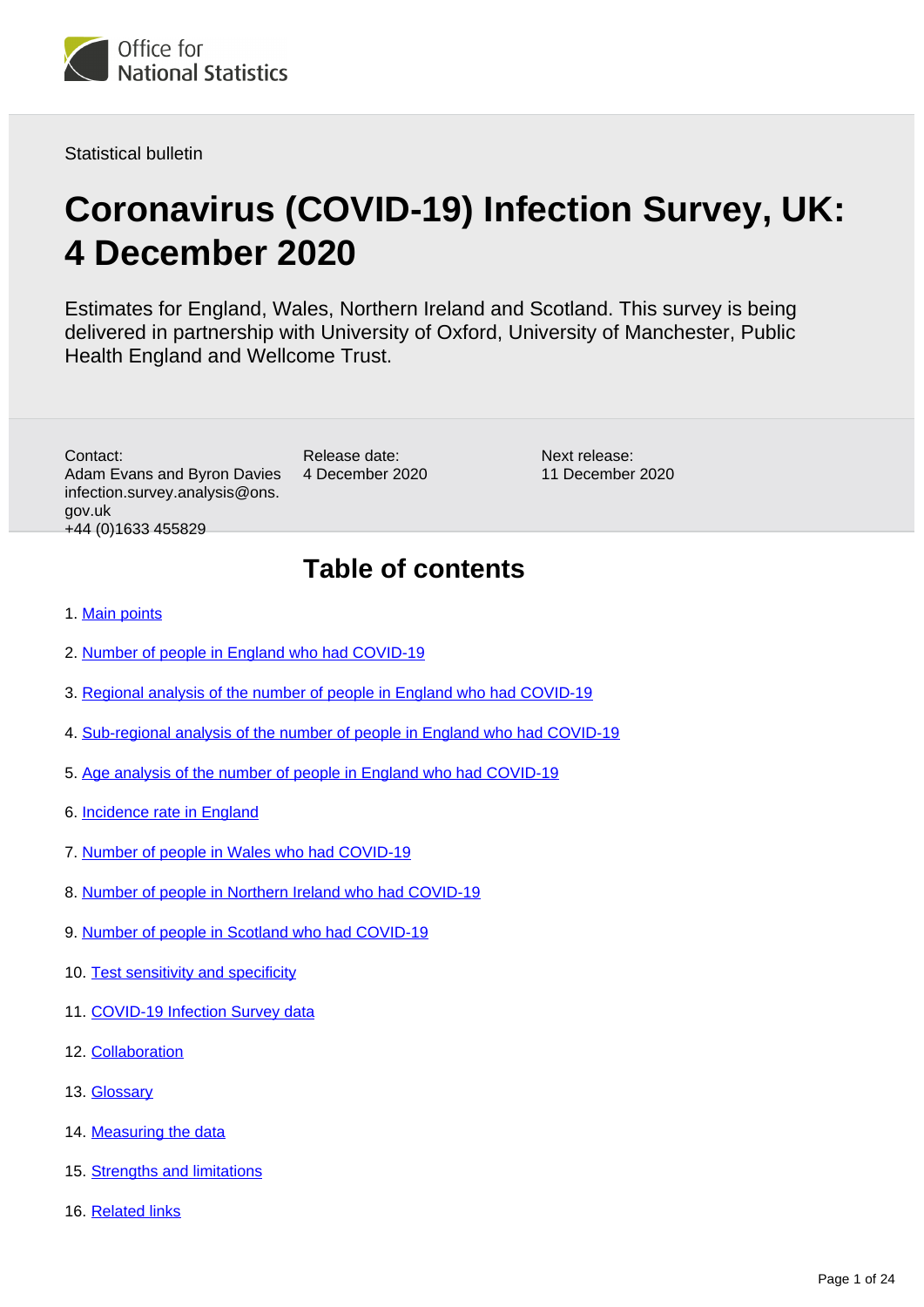# <span id="page-1-0"></span>**1 . Main points**

- In the most recent week, the positivity rate in England has decreased; during the most recent week (22 to 28 November 2020), we estimate 521,300 people (95% credible interval: 490,600 to 552,600) within the community population in England had the coronavirus (COVID-19), equating to around 1 in 105 people (95% credible interval: 1 in 110 to 1 in 100).
- Over the most recent week, the percentage of people testing positive has decreased in all regions, except the North East; rates are highest in the North East, the North West and Yorkshire and The Humber.
- Over the last week, there appears to be a decrease in positivity rates among all age groups; rates remain highest among secondary school-aged children.
- During the most recent week (22 to 28 November 2020), we estimate there were 4.71 new COVID-19 infections for every 10,000 people per day (95% credible interval: 4.09 to 5.40) in the community population in England, equating to around 25,700 new cases per day (95% credible interval: 22,300 to 29,400); the incidence rate has decreased in recent weeks.
- In the most recent week, the percentage of those testing positive is no longer decreasing in Wales; during the most recent week (22 to 28 November 2020), we estimate that 18,100 people in Wales had COVID-19 (95% credible interval: 12,100 to 25,500), equating to 1 in 170 people (95% credible interval: 1 in 250 to 1 in 120).
- Positivity rates in Northern Ireland seem to have peaked around the middle of October, with positivity continuing to decrease in the most recent week; during the most recent week (22 to 28 November 2020), we estimate that 9,500 people in Northern Ireland had COVID-19 (95% credible interval: 6,000 to 14,100), equating to 1 in 190 people (95% credible interval: 1 in 305 to 1 in 130).
- There are early signs the positivity rate in Scotland has started to decrease in the most recent week; during the most recent week (22 to 28 November 2020), we estimate that 40,900 people in Scotland had COVID-19 (95% credible interval: 31,500 to 51,800), equating to 1 in 130 people (95% credible interval: 1 in 165 to 1 in 100).

In this bulletin, we refer to the number of current COVID-19 infections within the community population; community in this instance refers to private residential households and it excludes those in hospitals, care homes and/or other institutional settings.

The positivity rate is the percentage of people who have tested positive for COVID-19 at a point in time. We use current COVID-19 infections to mean testing positive for SARS-CoV-2, with or without having symptoms, on a swab taken from the nose and throat. This is different to the incidence rate, which is a measure of only the new infections in a given time period.

All analysis was produced with our research partners at the University of Oxford.

#### **Have you been asked to take part in our survey?**

- For more information, please visit the CIS participant quidance page.
- If you have any further questions, please email the CIS operations team: [COVID-19@ons.gov.uk](mailto:COVID-19@ons.gov.uk).

## **How the data in this bulletin can be used**

The data can be used for: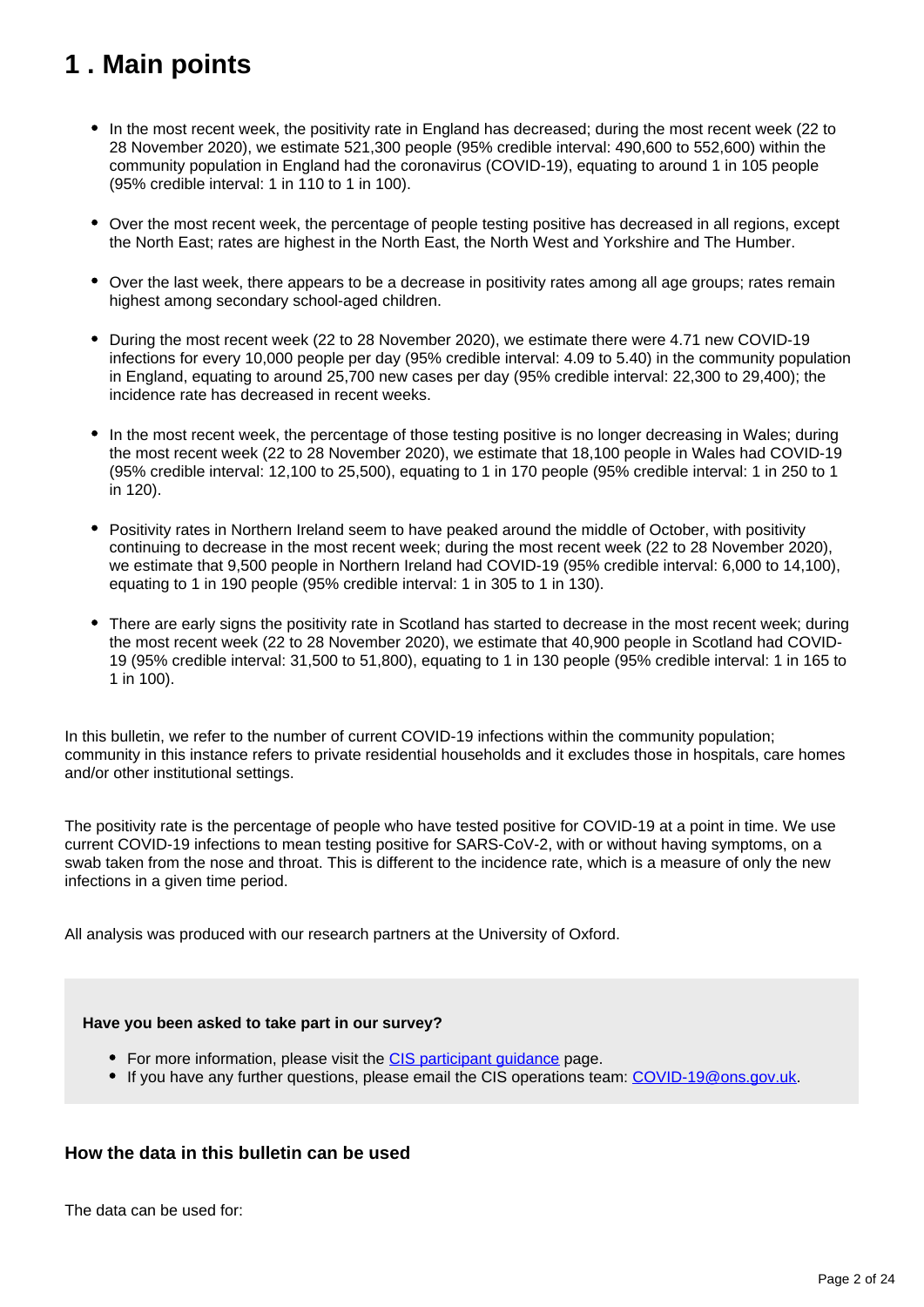- estimating the number of current positive cases in the community, including cases where people do not report having any symptoms
- identifying differences in numbers of positive cases between different regions
- estimating the number of new cases and change over time in positive cases

The data cannot be used for:

- measuring the number of cases and infections in care homes, hospitals and/or other institutional settings
- providing information about recovery time of those infected

# <span id="page-2-0"></span>**2 . Number of people in England who had COVID-19**

During the most recent week of the study, we estimate that 521,300 people in England had the coronavirus (COVID-19) (95% credible interval: 490,600 to 552,600)<sup>1</sup>. This equates to 0.96% (95% credible interval: 0.90% to 1.01%) of the population in England or around 1 in 105 people (95% credible interval: 1 in 110 to 1 in 100). The ratios presented are rounded to the nearest five. This is based on statistical modelling of the trend in rates of positive nose and throat swab results.

Official estimates of the positivity rate over time are presented in Figure 1. In the most recent week, the positivity rate has decreased.

In the latest six-week period, there were 635,701 swab tests, and a total of 6,669 positive tests, in 5,232 people from 3,979 households. In the latest two-week period, there were 217,411 swab tests, and a total of 2,138 positive tests, in 1,967 people from 1,508 households.

To provide stability in estimates, we advise using estimates we published in previous bulletins as these are our official estimates of the rate and spread of COVID-19 infections in the community in England. Both these and the modelled estimates are presented in Figure 2, and modelled estimates are used to interpret change over time.

As this is a household survey, our figures do not include people staying in hospitals, care homes and/or other institutional settings. In these settings, rates of COVID-19 infection are likely to be different. More information about rates of COVID-19 in care homes can be found in *Impact of coronavirus in care homes in England: 26 May* [to 19 June 2020](https://www.ons.gov.uk/peoplepopulationandcommunity/healthandsocialcare/conditionsanddiseases/articles/impactofcoronavirusincarehomesinenglandvivaldi/latest).

## **Figure 1: In the most recent week the positivity rate in England has decreased**

Official estimates of the percentage of the population in England testing positive for the coronavirus (COVID-19) on nose and throat swabs from 3 May 2020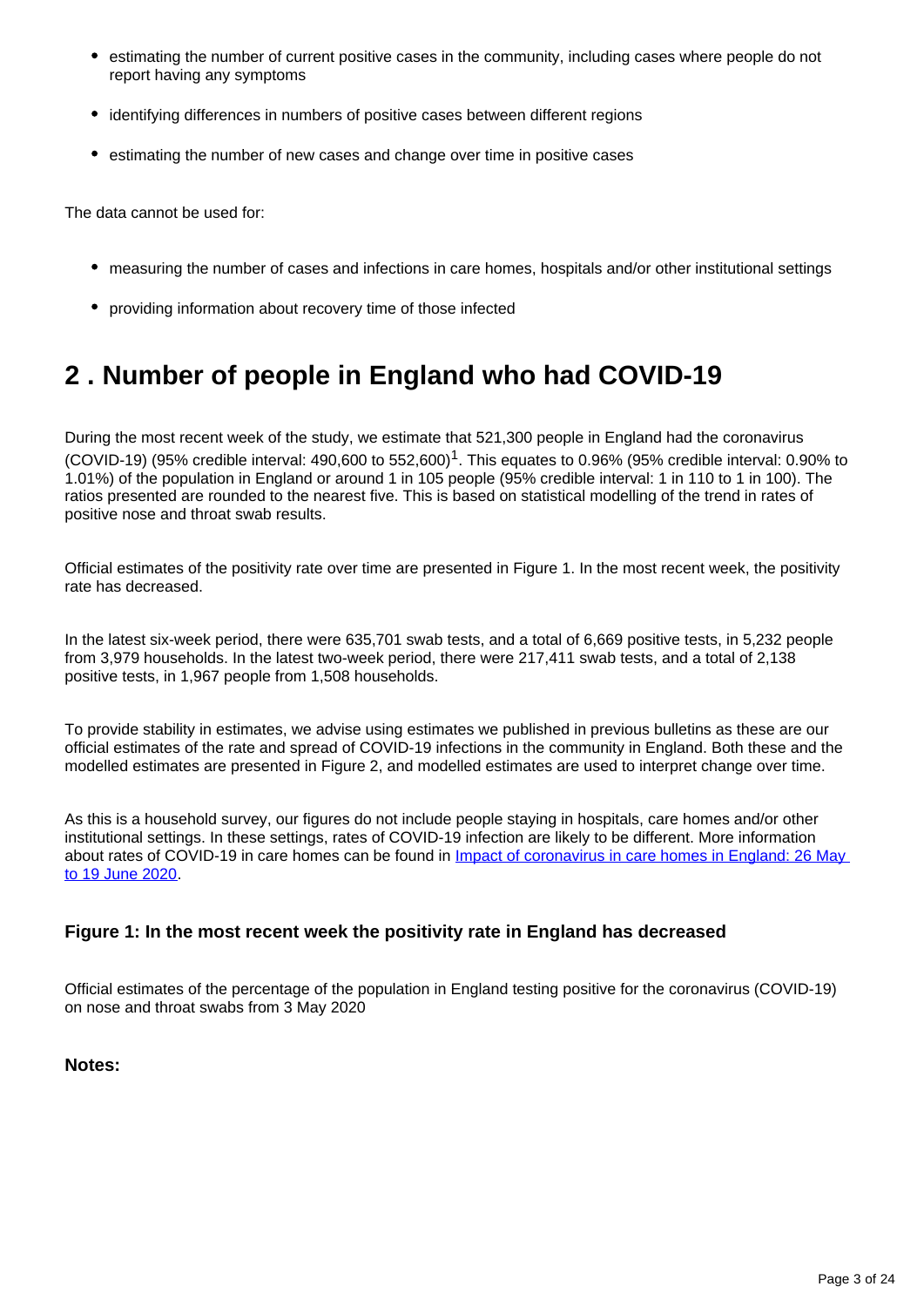- 1. All estimates are subject to uncertainty, given that a sample is only part of the wider population. The model used to provide these estimates is a Bayesian model: these provide 95% credible intervals. A credible interval gives an indication of the uncertainty of an estimate from data analysis. 95% credible intervals are calculated so that there is a 95% probability of the true value lying in the interval.
- 2. Official reported estimates are plotted at a reference point believed to be most representative of the given week. Details of which day was used for each week can be found in the [dataset](https://www.ons.gov.uk/peoplepopulationandcommunity/healthandsocialcare/conditionsanddiseases/datasets/coronaviruscovid19infectionsurveydata) that accompanies this bulletin.

#### [Data download](https://www.ons.gov.uk/visualisations/dvc1086/posengland/datadownload.xlsx)

Modelled estimates are used to calculate the official reported estimate. The model smooths the series to understand the trend and is revised each week to incorporate new test results.

# **Figure 2: The most recent modelled estimate shows signs the positivity rate has decreased**

Estimated percentage of the population in England testing positive for the coronavirus (COVID-19) on nose and throat swabs based on modelled estimates from 18 October 2020

#### **Notes:**

- 1. These results are provisional and subject to revision.
- 2. All estimates are subject to uncertainty, given that a sample is only part of the wider population. The model used to provide these estimates is a Bayesian model: these provide 95% credible intervals. A credible interval gives an indication of the uncertainty of an estimate from data analysis. 95% credible intervals are calculated so that there is a 95% probability of the true value lying in the interval.
- 3. Official reported estimates are plotted at a reference point believed to be most representative of the given week. Details of which day was used for each week can be found in the [dataset](https://www.ons.gov.uk/peoplepopulationandcommunity/healthandsocialcare/conditionsanddiseases/datasets/coronaviruscovid19infectionsurveydata) that accompanies this bulletin.
- 4. Modelled estimates include all swab results that are available at the time the official estimates are produced. Additional swab tests that become available after this are included in subsequent models, meaning that modelled estimates can change slightly as additional data are included.

#### [Data download](https://www.ons.gov.uk/visualisations/dvc1086/prvwrapper/datadownload.xlsx)

The estimates for non-overlapping 14-day periods (which underpin our modelled official estimates) are presented in Figure 3. These estimates are provided for context. The [dataset](https://www.ons.gov.uk/peoplepopulationandcommunity/healthandsocialcare/conditionsanddiseases/datasets/coronaviruscovid19infectionsurveydata) that accompanies this bulletin includes the 14 day estimates and the unweighted sample counts. The 14-day time periods presented in Figure 3 overlap with those presented in the data tables in our **previous publication**, so direct comparisons are not possible.

The percentage testing positive in the latest 14-day period (15 to 28 November 2020) was 1.27% (95% confidence interval: 1.21% to 1.33%). Averaging the percentage testing positive over the past 14-day period can mask changes in the positivity rates that have occurred in the most recent week.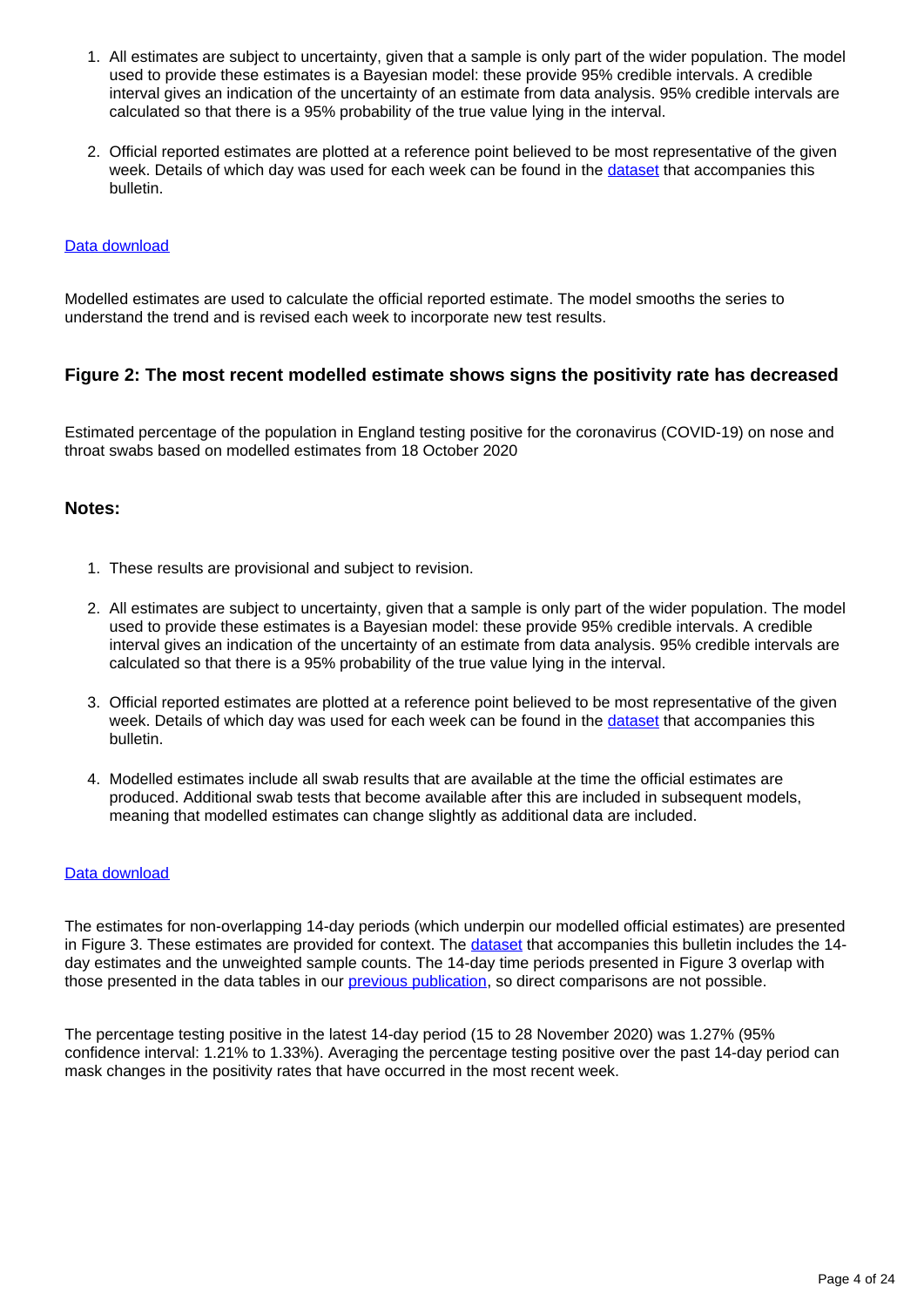#### **Figure 3: The weighted fortnightly estimate to 28 November (which underpins our modelled official estimates) has decreased in the most recent period**

**Estimated percentage of the population in England testing positive for the coronavirus (COVID-19) by non-overlapping 14-day periods between 3 May and 28 November 2020**

# Figure 3: The weighted fortnightly estimate to 28 November (which underpins our modelled official estimates) has decreased in the most recent period

Estimated percentage of the population in England testing positive for the coronavirus (COVID-19) by non-overlapping 14-day periods between 3 May and 28 November 2020



#### **Source: Office for National Statistics – Coronavirus (COVID-19) Infection Survey**

#### **Notes:**

- 1. All results are provisional and subject to revision.
- 2. These statistics refer to infections reported in the community, by which we mean private households. These figures exclude infections reported in hospitals, care homes and/or other institutional settings.

Information about how the modelled and 14-day non-overlapping estimates are calculated can be found in our [methods article](https://www.ons.gov.uk/peoplepopulationandcommunity/healthandsocialcare/conditionsanddiseases/methodologies/covid19infectionsurveypilotmethodsandfurtherinformation#14-day-estimates).

We are continuously refining and looking to improve our modelling and presentations. We would welcome any feedback via email: [infection.survey.analysis@ons.gov.uk](mailto:infection.survey.analysis@ons.gov.uk).

For information about the potential impact of false-positive and false-negative test results, see our [methods article.](https://www.ons.gov.uk/peoplepopulationandcommunity/healthandsocialcare/conditionsanddiseases/methodologies/covid19infectionsurveypilotmethodsandfurtherinformation#test-sensitivity-and-specificity)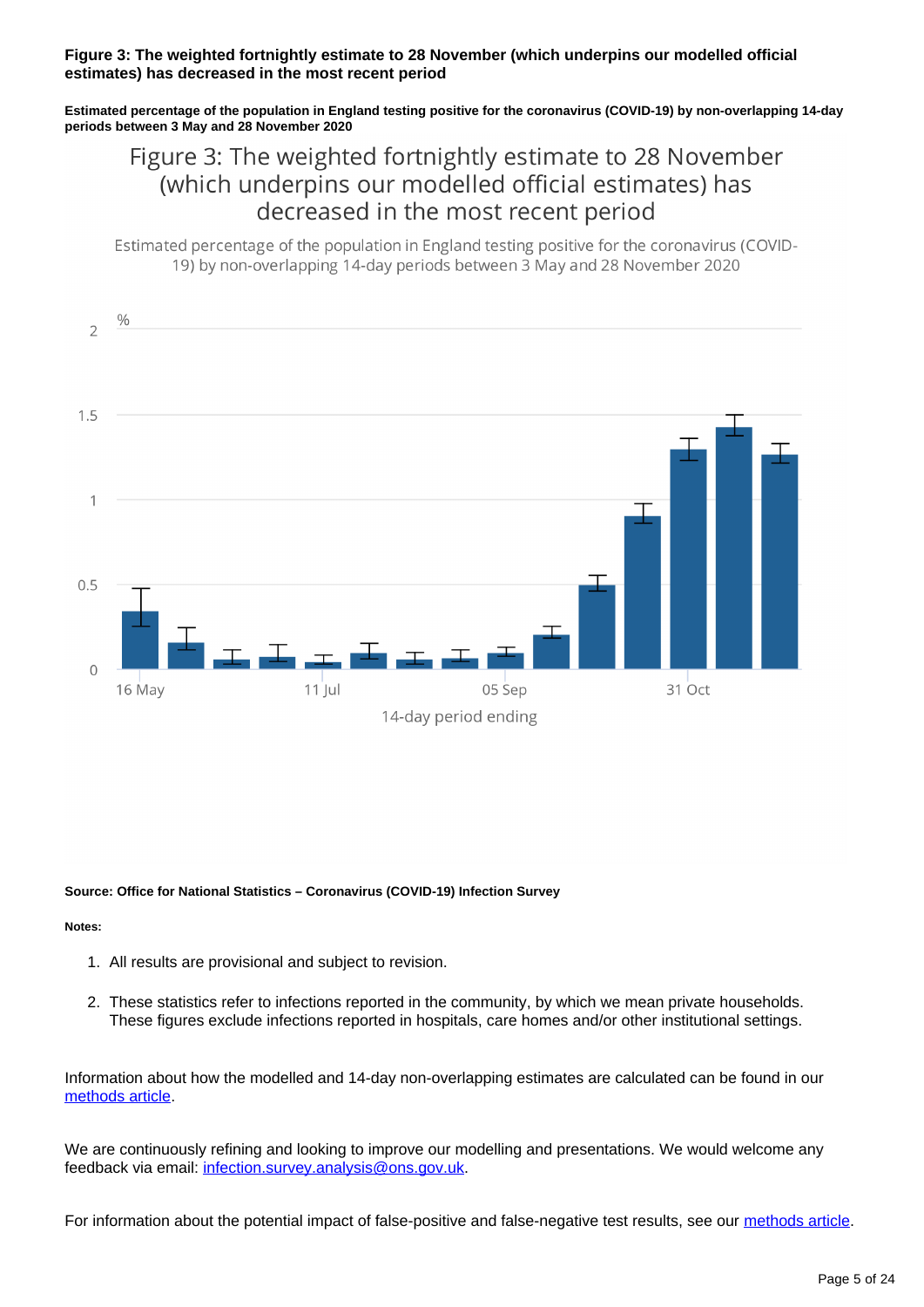#### **More about coronavirus**

- Find the latest on [coronavirus \(COVID-19\) in the UK.](https://www.ons.gov.uk/peoplepopulationandcommunity/healthandsocialcare/conditionsanddiseases)
- All ONS analysis, summarised in our [coronavirus roundup.](https://www.ons.gov.uk/peoplepopulationandcommunity/healthandsocialcare/conditionsanddiseases/articles/coronaviruscovid19roundup/latest)
- View [all coronavirus data](https://www.ons.gov.uk/peoplepopulationandcommunity/healthandsocialcare/conditionsanddiseases/datalist).
- Find out how we are [working safely in our studies and surveys.](https://www.ons.gov.uk/news/statementsandletters/ensuringyoursafetyduringcovid19)

## **Notes for: Number of people in England who had COVID-19**

1. This is based on model estimates from the reference point of the most recent week (22 to 28 November 2020), Wednesday 25 November 2020. More information on reference dates can be found in [Section 14:](https://www.ons.gov.uk/peoplepopulationandcommunity/healthandsocialcare/conditionsanddiseases/bulletins/coronaviruscovid19infectionsurveypilot/4december2020#measuring-the-data)  [Measuring the data.](https://www.ons.gov.uk/peoplepopulationandcommunity/healthandsocialcare/conditionsanddiseases/bulletins/coronaviruscovid19infectionsurveypilot/4december2020#measuring-the-data)

# <span id="page-5-0"></span>**3 . Regional analysis of the number of people in England who had COVID-19**

In the data used to produce these estimates, the number of people sampled in each region who tested positive for the coronavirus (COVID-19) is low relative to England overall. This means there is a higher degree of uncertainty in the regional estimates for this period, as indicated by larger credible intervals.

During the most recent week of the study (22 to 28 November 2020), positivity rates vary substantially by region with the highest rates seen in Yorkshire and The Humber, the North East and the North West.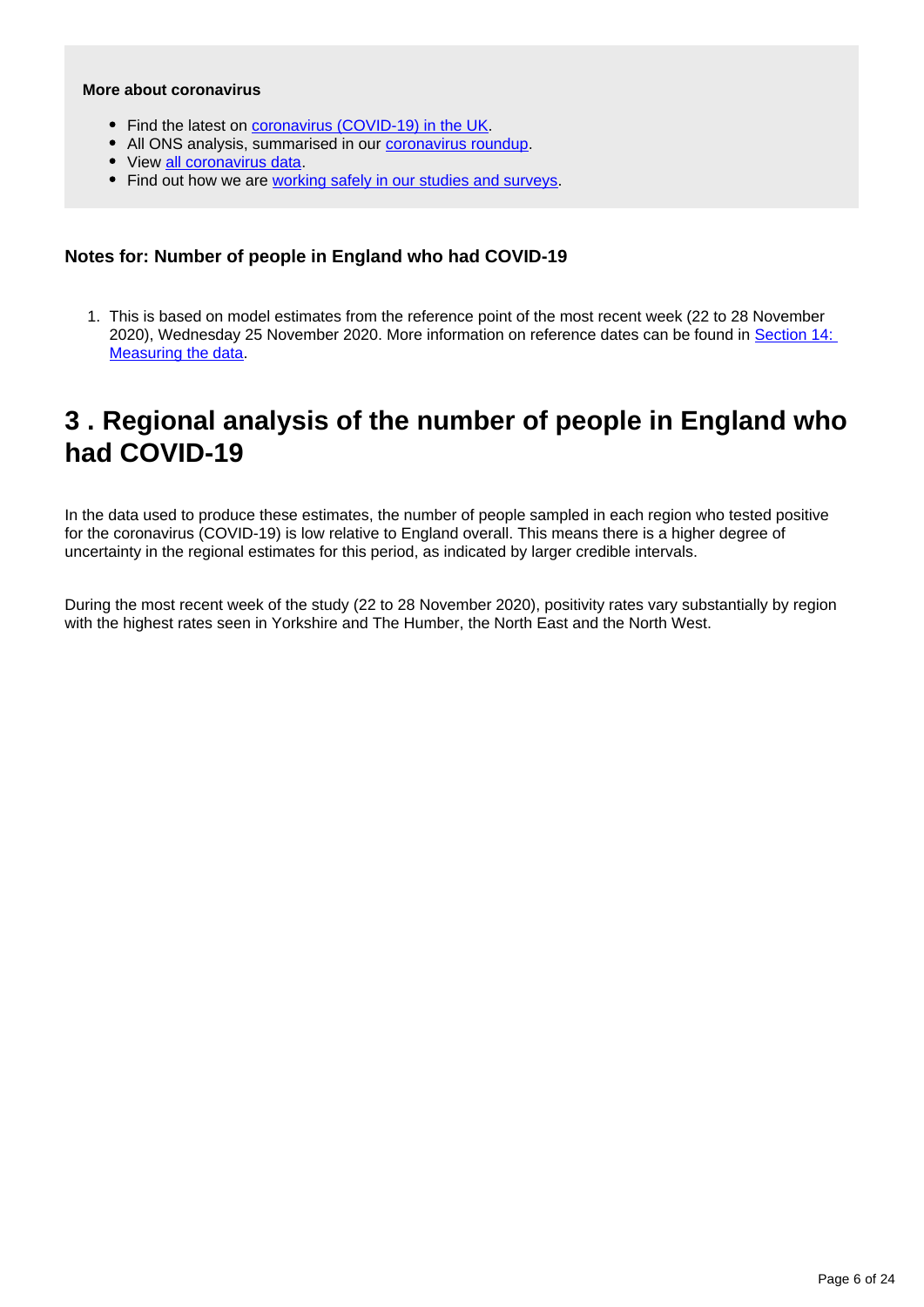#### **Figure 4: The highest positivity rates are seen in Yorkshire and The Humber, the North East and the North West.**

**Estimated percentage of the population testing positive for the coronavirus (COVID-19) on nose and throat swabs across regions, England, 25 November 2020 (reference point of the most recent week from modelling)**

# Figure 4: The highest positivity rates are seen in Yorkshire and The Humber, the North East and the North West.

Estimated percentage of the population testing positive for the coronavirus (COVID-19) on nose and throat swabs across regions, England, 25 November 2020 (reference point of the most recent week from modelling)



#### **Source: Office for National Statistics – Coronavirus (COVID-19) Infection Survey**

- 1. All results are provisional and subject to revision.
- 2. These statistics refer to infections reported in the community, by which we mean private households. These figures exclude infections reported in hospitals, care homes and/or other institutional settings.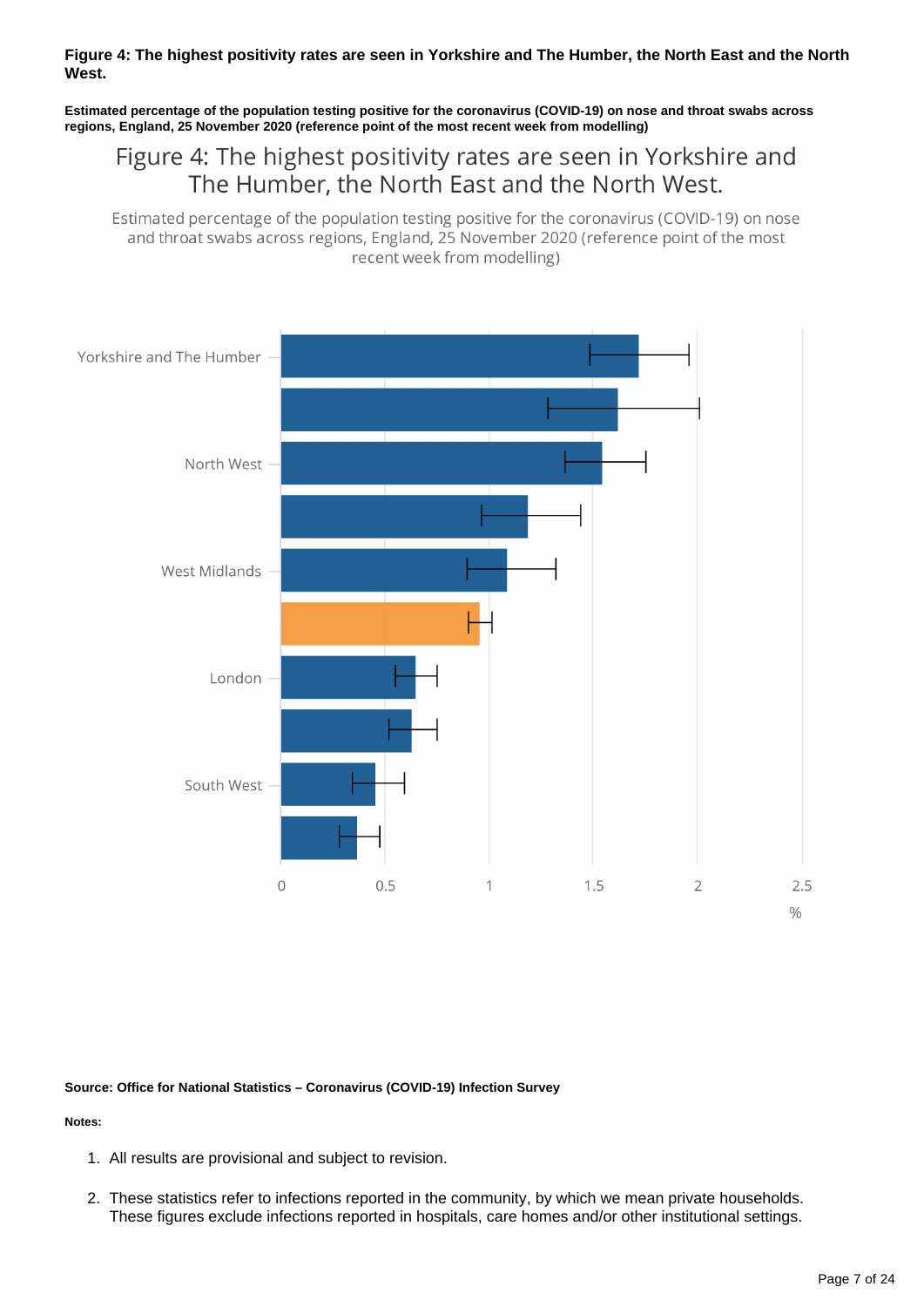Trends over time vary substantially between regions and can be seen in Figure 5. Over the most recent week, the percentage of people testing positive has decreased in all regions, except the North East. The credible intervals are wider in the North East, so there is less certainty, but the rates appear level. Rates are highest in the North East, the North West and Yorkshire and The Humber. Caution should be taken in over-interpreting any small movements, particularly if rates are already at a high level.

The percentage of people testing positive by region was calculated using a similar modelling approach to the national daily estimates in [Section 2: Number of people in England who had COVID-19.](https://www.ons.gov.uk/peoplepopulationandcommunity/healthandsocialcare/conditionsanddiseases/bulletins/coronaviruscovid19infectionsurveypilot/4december2020#number-of-people-in-england-who-had-covid-19)

The analysis is conducted over a six-week period, which means specific positive cases move into and then out of the sample. This causes variability between estimates over time, which is expected given the lower number of positive tests within each region, compared with England as a whole.

# **Figure 5: Over the most recent week, the percentage of people testing positive has decreased in all regions, except the North East**

Estimated percentage of the population testing positive for the coronavirus (COVID-19) on nose and throat swabs, daily, by region since 18 October 2020, England

### **Notes:**

- 1. All results are provisional and subject to revision.
- 2. These statistics refer to infections reported in the community, by which we mean private households. These figures exclude infections reported in hospitals, care homes and/or other institutional settings.

#### [Data download](https://www.ons.gov.uk/visualisations/dvc1086/region/datadownload.xlsx)

Estimates for non-overlapping 14-day periods (which underpin our modelled estimates) for regions in England are available in our [dataset,](https://www.ons.gov.uk/peoplepopulationandcommunity/healthandsocialcare/conditionsanddiseases/datasets/coronaviruscovid19infectionsurveydata) and are provided for context.

# <span id="page-7-0"></span>**4 . Sub-regional analysis of the number of people in England who had COVID-19**

The analysis in this section presents modelled estimates for the most recent week of data at the sub-regional level. In the data used to produce these estimates, the number of people sampled in each area who tested positive for the coronavirus (COVID-19) is lower relative to the England overall sample. This means there is a higher degree of uncertainty in the sub-regional estimates for this period and caution should be taken when interpreting or ranking these estimates, and the uncertainty of the estimates and wide credible intervals should be taken into account.

During the most recent week of the study (22 to 28 November 2020), positivity rates above 2.5% can be seen in areas in Yorkshire and The Humber and the North West. The lowest rates can be seen in areas in the South East, South West and the East of England.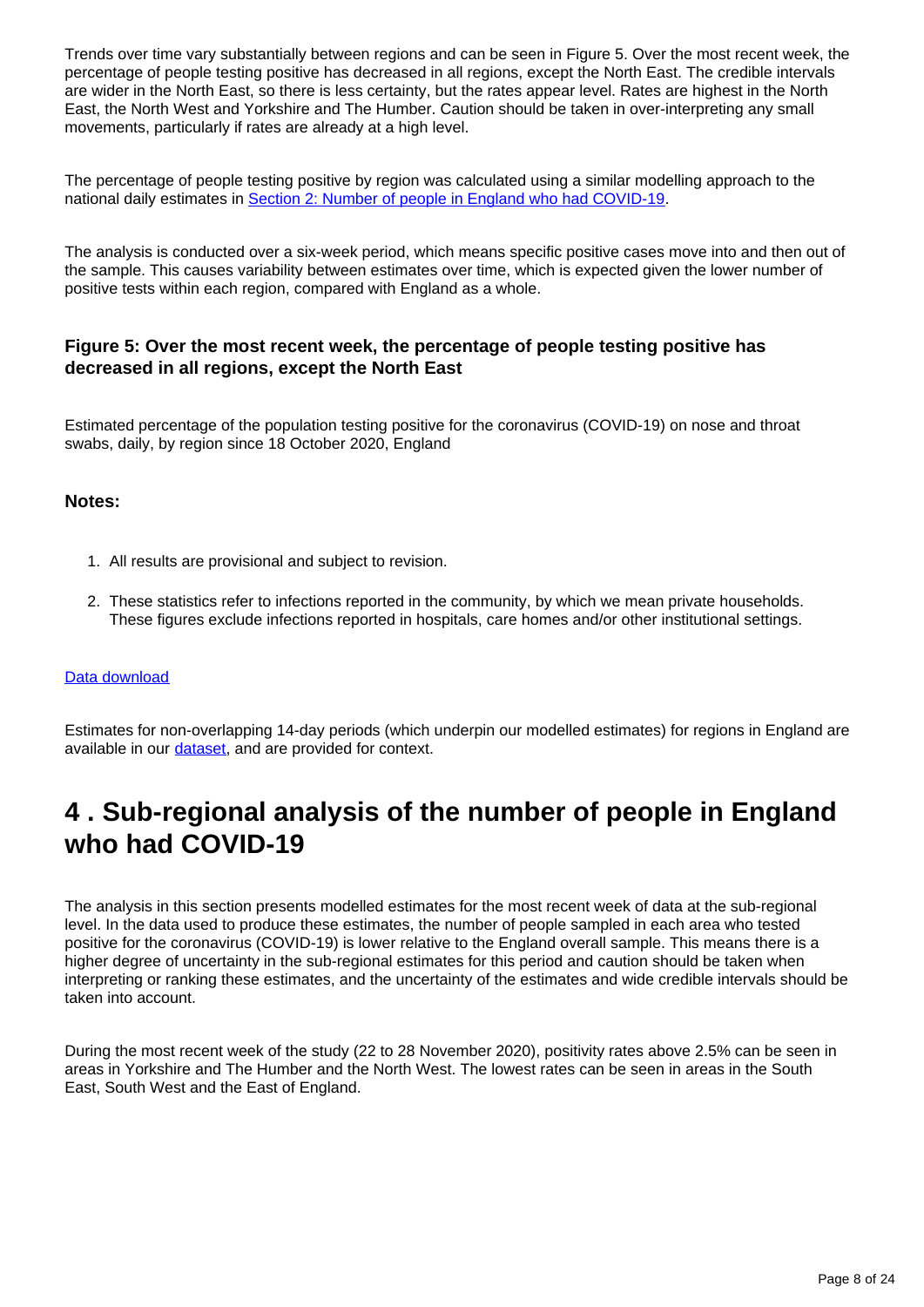# **Figure 6: Over the last week, the highest positivity rates are seen in areas in Yorkshire and The Humber and the North West**

Estimated percentage of the population testing positive for the coronavirus (COVID-19) on nose and throat swabs, by sub-regional geography, England, from modelling the most recent week of data 22 to 28 November 2020

# **Notes:**

- 1. These results are provisional and subject to revision.
- 2. All estimates are subject to uncertainty, given that a sample is only part of the wider population. The model used to provide these estimates is a Bayesian model: these provide 95% credible intervals. A credible interval gives an indication of the uncertainty of an estimate from data analysis. 95% credible intervals are calculated so that there is a 95% probability of the true value lying in the interval.
- 3. Official reported estimates are plotted at a reference point believed to be most representative of the given week. Details of which day was used for each week can be found in the [dataset](https://www.ons.gov.uk/peoplepopulationandcommunity/healthandsocialcare/conditionsanddiseases/datasets/coronaviruscovid19infectionsurveydata) that accompanies this bulletin.

#### [Data download](https://www.ons.gov.uk/visualisations/dvc1086/map/datadownload.xlsx)

# <span id="page-8-0"></span>**5 . Age analysis of the number of people in England who had COVID-19**

Our age categories separate children and young people by school age:

- "age two years to school Year 6" includes those children in primary school and below
- "school Year 7 to school Year 11" includes those children in secondary school
- "school Year 12 to age 24 years" includes those young adults who may be in further or higher education

This means that 11- to 12-year-olds have been split between the youngest age categories depending on whether they are in school Year 6 or 7 (birthday before or after 1 September).

Similarly, 16- to 17-year-olds are split depending on whether they are in school Years 11 or 12 (birthday before or after 1 September).

In the most recent week, the percentage of people testing positive has decreased in all age groups. Rates remain highest among secondary school-aged children. Caution should be taken in over-interpreting small movements in the narrower age groups, which have wider credible intervals. This is based on statistical modelling of nose and throat swab test results.

In the data used to produce these estimates, the number of people sampled in the different age groups who tested positive for COVID-19 is lower relative to England overall. This means there is a higher degree of uncertainty in estimates for individual age groups over this period, as indicated by larger credible intervals.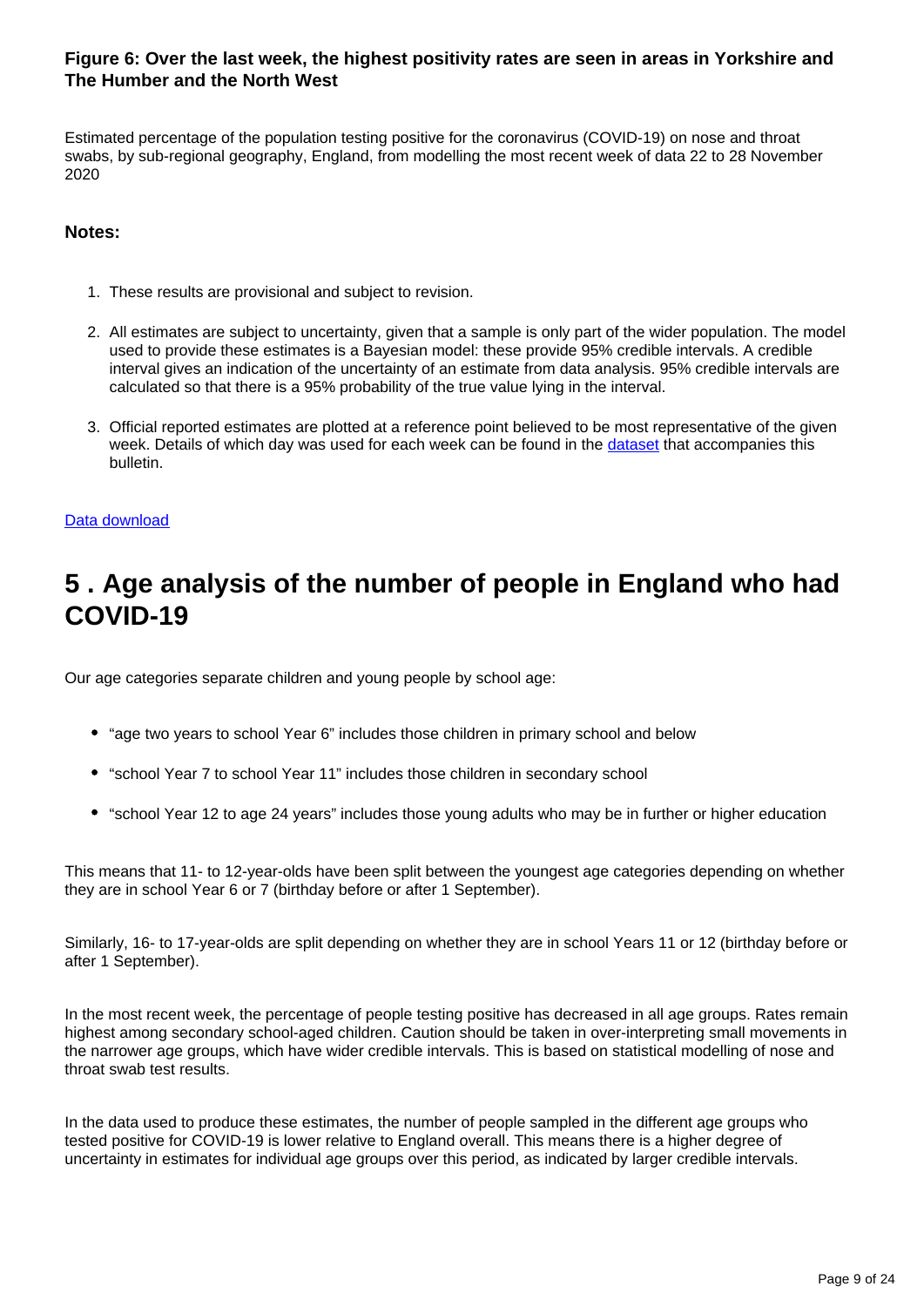# **Figure 7: In the most recent week, positivity rates have decreased in all age groups but rates remain highest among secondary school age children**

Estimated percentage of the population testing positive for the coronavirus (COVID-19) on nose and throat swabs, daily, by age group since 18 October 2020, England

#### **Notes:**

- 1. All results are provisional and subject to revision.
- 2. These statistics refer to infections reported in the community, by which we mean private households. These figures exclude infections reported in hospitals, care homes and/or other institutional settings.
- 3. The modelled estimates are presented at the reference value for a region which is the East Midlands. This does not affect the overall trend over time, but estimated probabilities for other regions would vary in level.

#### [Data download](https://www.ons.gov.uk/visualisations/dvc1086/age/datadownload.xlsx)

Estimates for non-overlapping 14-day periods (which underpin our modelled estimates) by age group are available in our [dataset,](https://www.ons.gov.uk/peoplepopulationandcommunity/healthandsocialcare/conditionsanddiseases/datasets/coronaviruscovid19infectionsurveydata) and are provided for context.

Currently in our main analysis, individuals in school Years 12 and 13 have been grouped with young adults up to age 24 years. We are considering the most appropriate category for these individuals to be grouped with for future bulletins.

# <span id="page-9-0"></span>**6 . Incidence rate in England**

Based on statistical modelling, we estimate that during the most recent week of the study<sup>1</sup> (22 to 28 November 2020), there were 4.71 new coronavirus (COVID-19) infections per 10,000 people per day (95% credible interval: 4.09 to 5.40)<sup>1</sup>. This equates to 25.700 new infections per day (95% credible interval: 22.300 to 29.400).

Credible intervals are wide and overlap with the previous week's estimate. The incidence rate has decreased in the most recent week. The credible intervals are larger in the most recent periods because the model does not include people after their last swab result in the study to date, so the sample size for the most recent days is smaller, resulting in wider credible intervals. Because of instability in the data in the most recent week, we are no longer modelling data beyond the reference date.

The modelling used to calculate the incidence rate is a Bayesian model that is based on the same approach used for estimating the positivity rates in this bulletin. The model uses all swab test results to estimate the incidence rate of new infections for each different type of respondent (by age, sex and region) who tested negative when they first joined the study. It is made to be representative of the overall population using population data. More information on the **methodology** of this approach is available.

We are continually refining the way we estimate incidence and continue to present the absolute numbers for transparency in the [dataset](https://www.ons.gov.uk/peoplepopulationandcommunity/healthandsocialcare/conditionsanddiseases/datasets/coronaviruscovid19infectionsurveydata) that accompanies this bulletin.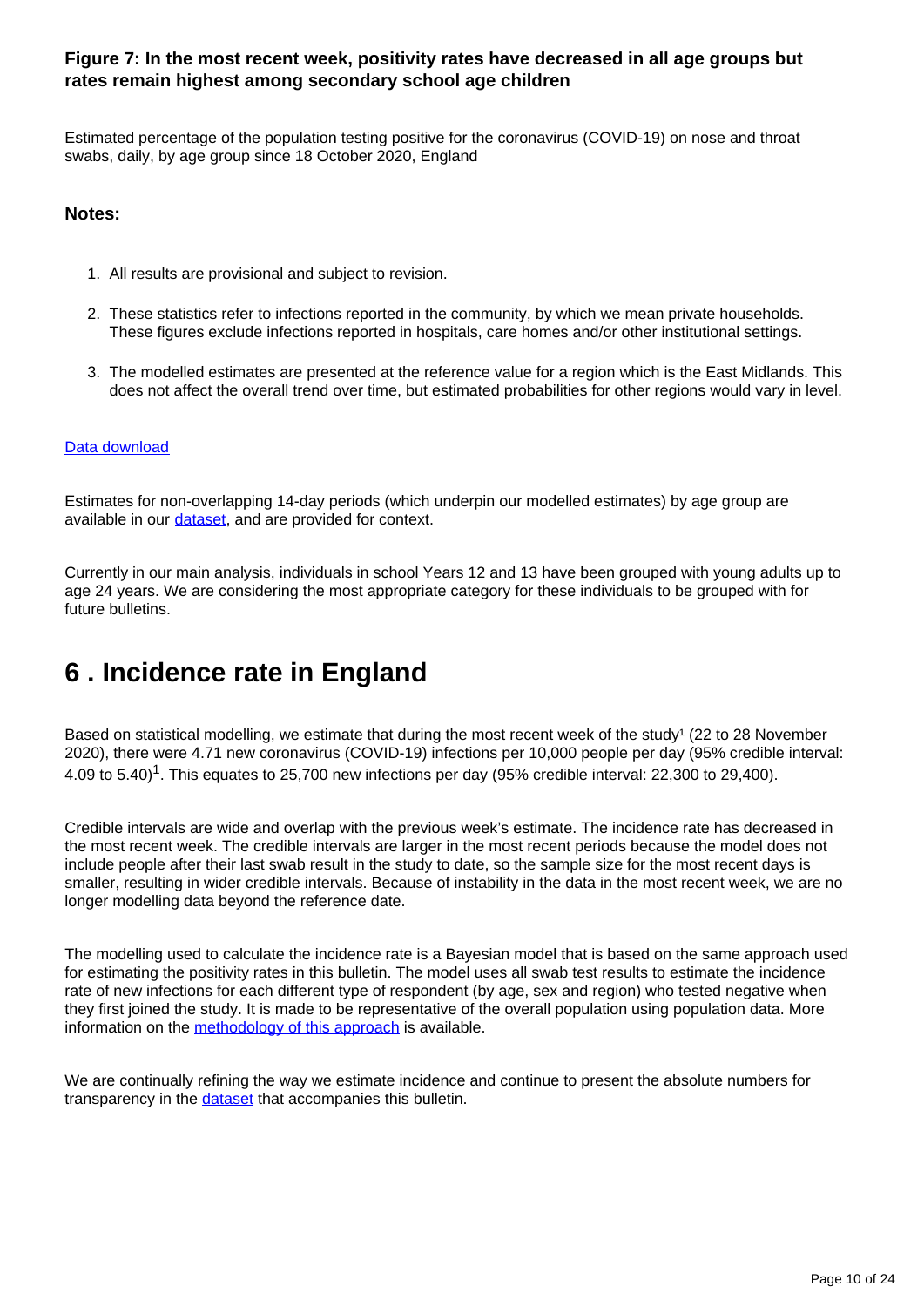# **Figure 8: The incidence rate has decreased in the most recent week**

Estimated numbers of new infections with the coronavirus (COVID-19), England, based on nose and throat swabs with modelled estimates from 28 September 2020

### **Notes:**

- 1. All results are provisional and subject to revision.
- 2. Credible intervals are large at the end of plot because there is less information available. At the end the model does not include people when their next swab result is not known, so the sample size for the most recent days is smaller, resulting in wider credible intervals.
- 3. This model does not control for household clustering, where multiple new cases derive from the same household.
- 4. Official reported estimates are plotted at a reference point believed to be most representative of the reference week. Details of which day was used for each week can be found in the [dataset](https://www.ons.gov.uk/peoplepopulationandcommunity/healthandsocialcare/conditionsanddiseases/datasets/coronaviruscovid19infectionsurveydata) that accompanies this bulletin.
- 5. Modelled estimates include additional time at risk up to swab test results available after the date of the official reported estimates.
- 6. Initial unweighted estimates covering the full study period to date are not included in the official reported estimates chart.
- 7. Because of instability in the modelled estimates in the most recent week, we are no longer modelling data beyond the reference date.

#### [Data download](https://www.ons.gov.uk/visualisations/dvc1086/incwrapper/datadownload.xlsx)

The incidence rate measures the occurrence of new cases of COVID-19, and the calculation of this is defined in [Section 13: Glossary.](https://www.ons.gov.uk/peoplepopulationandcommunity/healthandsocialcare/conditionsanddiseases/bulletins/coronaviruscovid19infectionsurveypilot/4december2020#glossary) The incidence rate is not the same as the reproduction rate (R), which is the average number of secondary infections produced by one infected person.

To calculate the estimated average number of people becoming newly infected per day, we multiply the daily incidence rate by the community population (see Coverage in [Section 14: Measuring the data\)](http://www.ons.gov.uk/peoplepopulationandcommunity/healthandsocialcare/conditionsanddiseases/bulletins/coronaviruscovid19infectionsurveypilot/4december2020#measuring-the-data). We use the unrounded incidence rate to do this, so results will differ if calculated using the rounded estimates from the dataset.

## **Notes for: Incidence rate in England**

1. This is based on model estimates from the reference point of the most recent week (22 to 28 November 2020), Sunday 22 November 2020. More information on reference dates can be found in [Section 14:](http://www.ons.gov.uk/peoplepopulationandcommunity/healthandsocialcare/conditionsanddiseases/bulletins/coronaviruscovid19infectionsurveypilot/4december2020#measuring-the-data)  [Measuring the data.](http://www.ons.gov.uk/peoplepopulationandcommunity/healthandsocialcare/conditionsanddiseases/bulletins/coronaviruscovid19infectionsurveypilot/4december2020#measuring-the-data)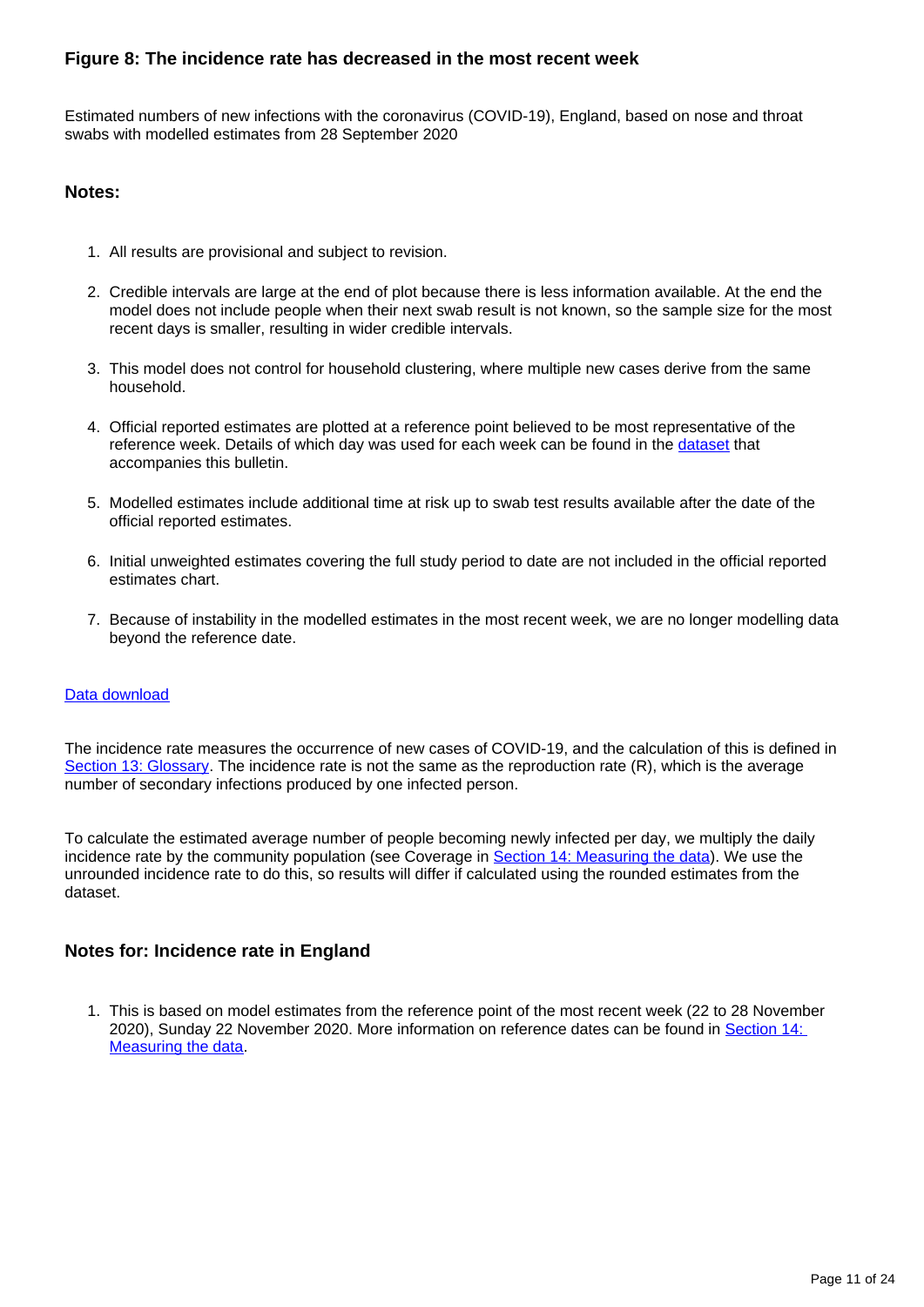# <span id="page-11-0"></span>**7 . Number of people in Wales who had COVID-19**

During the most recent week of the study<sup>1</sup>, we estimate that 18,100 people in Wales had the coronavirus (COVID-19) (95% credible interval: 12,100 to 25,500). This equates to 0.60% (95% credible interval: 0.40% to 0.84%) of the population in Wales or around 1 in 170 people (95% credible interval: 1 in 250 to 1 in 120). The ratios are rounded to the nearest five. Our modelling suggests, in the most recent week, the percentage of those testing positive is no longer decreasing in Wales. This is based on exploratory modelling of throat and nose swab results.

Because of the relatively small number of tests and a low number of positives in our sample, credible intervals are wide and therefore results should be interpreted with caution.

In the latest six-week period, there were 19,512 swab tests, and a total of 141 positive tests, in 112 people from 90 households. In the latest two-week period, there were 7,359 swab tests, and a total of 45 positive tests, in 41 people from 36 households.

# **Figure 9: In the most recent week the percentage of those testing positive is no longer decreasing in Wales**

Estimated percentage of the population in Wales testing positive for the coronavirus (COVID-19) on nose and throat swabs since 18 October 2020

#### **Notes:**

- 1. These results are provisional and subject to revision.
- 2. All estimates are subject to uncertainty, given that a sample is only part of the wider population. The model used to provide these estimates is a Bayesian model: these provide 95% credible intervals. A credible interval gives an indication of the uncertainty of an estimate from data analysis. 95% credible intervals are calculated so that there is a 95% probability of the true value lying in the interval.
- 3. Official reported estimates are plotted at a reference point believed to be most representative of the given week. Details of which day was used for each week can be found in the [dataset](https://www.ons.gov.uk/peoplepopulationandcommunity/healthandsocialcare/conditionsanddiseases/datasets/coronaviruscovid19infectionsurveydata) that accompanies this bulletin.
- 4. Modelled estimates include all swab results that are available at the time the official estimates are produced. Additional swab tests that become available after this are included in subsequent models, meaning that modelled estimates can change slightly as additional data are included.

#### [Data download](https://www.ons.gov.uk/visualisations/dvc1086/prvwaleswrapper/datadownload.xlsx)

The estimates for non-overlapping 14-day periods (which underpin our modelled official estimates) are presented in Figure 10. These 14-day estimates are provided for context. The [dataset](https://www.ons.gov.uk/peoplepopulationandcommunity/healthandsocialcare/conditionsanddiseases/datasets/coronaviruscovid19infectionsurveydata) that accompanies this bulletin includes the 14-day estimates and the unweighted sample counts. The 14-day time periods presented in Figure 10 overlap with those presented in the data tables in our previous publication, so direct comparisons are not possible.

The percentage testing positive in Wales in the latest 14-day period (15 to 28 November 2020) was 0.78% (95% confidence interval: 0.53% to 1.09%).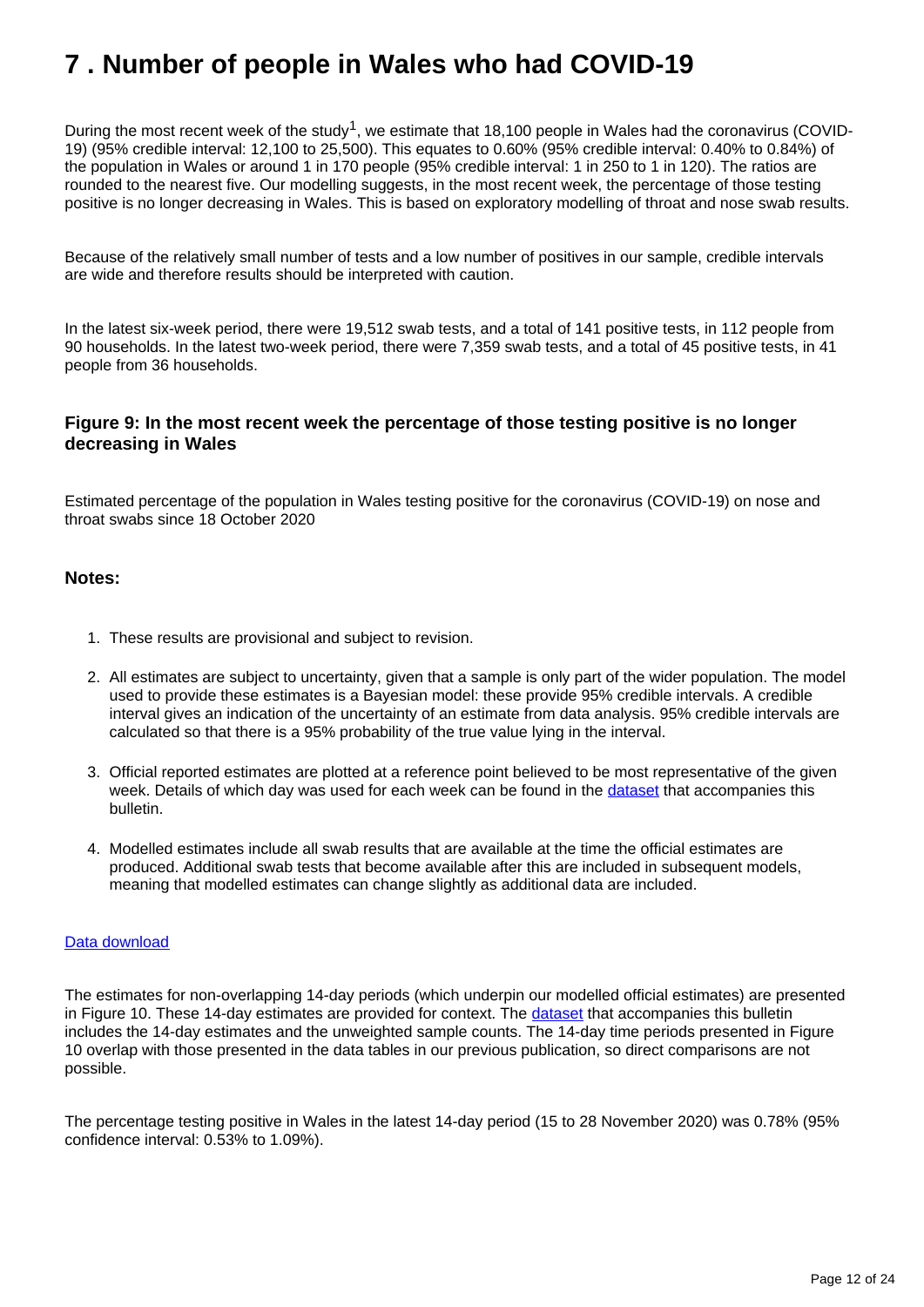#### **Figure 10: The weighted fortnightly estimate to 28 November (which underpins our modelled official estimates) peaked in early November**

**Estimated percentage of the population in Wales testing positive for the coronavirus (COVID-19) by non-overlapping 14-day periods between 28 June and 28 November 2020**

# Figure 10: The weighted fortnightly estimate to 28 November (which underpins our modelled official estimates) peaked in early November

Estimated percentage of the population in Wales testing positive for the coronavirus (COVID-19) by non-overlapping 14-day periods between 28 June and 28 November 2020



#### **Source: Office for National Statistics – Coronavirus (COVID-19) Infection Survey**

- 1. All results are provisional and subject to revision.
- 2. These statistics refer to infections reported in the community, by which we mean private households. These figures exclude infections reported in hospitals, care homes and/or other institutional settings.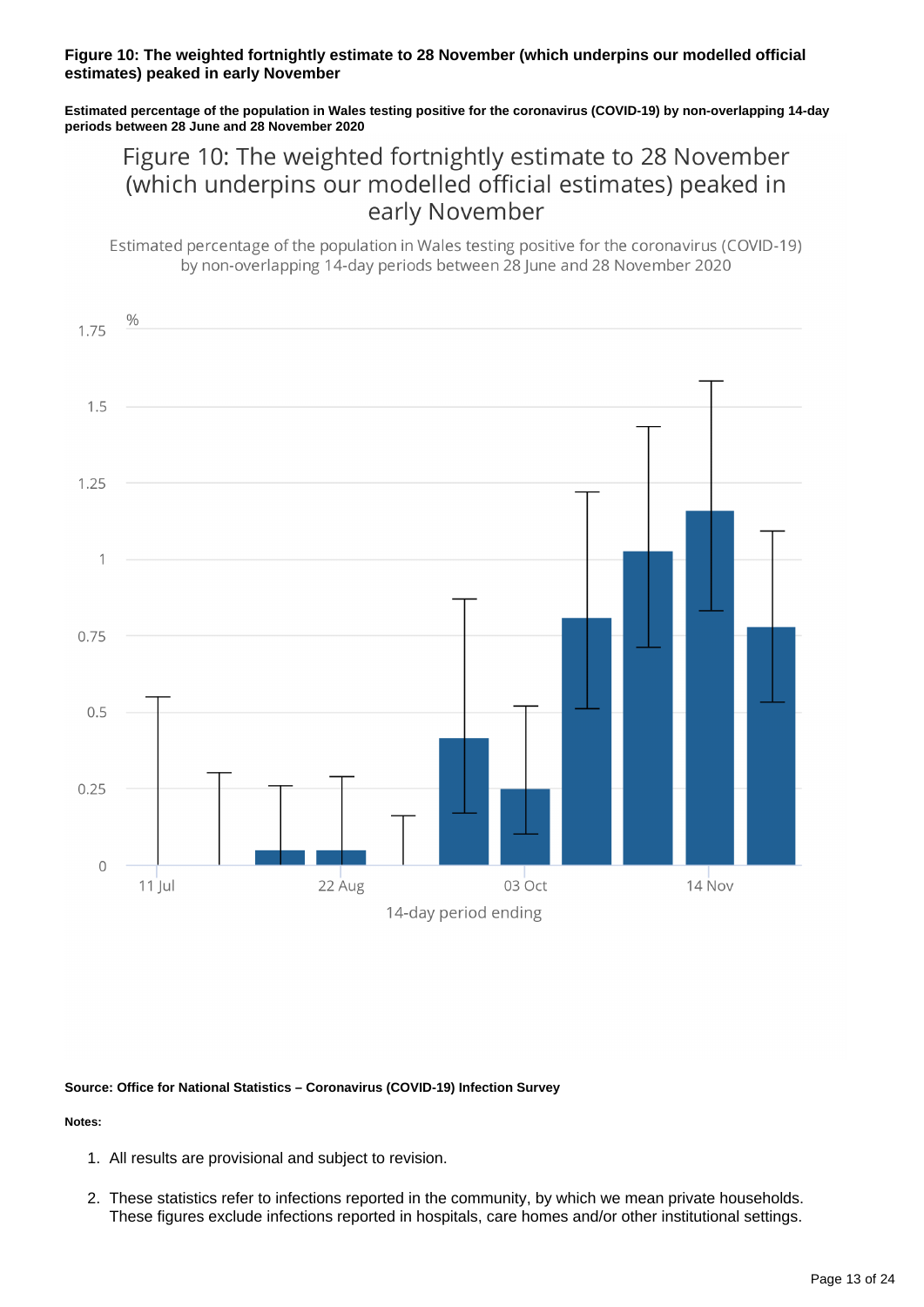The Welsh Government also publishes results from this survey that describe COVID-19 infections in Wales in **[English](https://gov.wales/covid-19-infection-survey) and in [Welsh](https://llyw.cymru/arolwg-heintiadau-covid-19).** 

### **Notes for: Number of people in Wales who had COVID-19**

1. This is based on model estimates from the reference point of the most recent week (22 to 28 November 2020), Wednesday 25 November 2020. More information on reference dates can be found in [Section 14:](http://www.ons.gov.uk/peoplepopulationandcommunity/healthandsocialcare/conditionsanddiseases/bulletins/coronaviruscovid19infectionsurveypilot/4december2020#measuring-the-data)  [Measuring the data.](http://www.ons.gov.uk/peoplepopulationandcommunity/healthandsocialcare/conditionsanddiseases/bulletins/coronaviruscovid19infectionsurveypilot/4december2020#measuring-the-data)

# <span id="page-13-0"></span>**8 . Number of people in Northern Ireland who had COVID-19**

During the most recent week of the study<sup>1</sup>, we estimate that 9,500 people in Northern Ireland had the coronavirus (COVID-19) (95% credible interval: 6,000 to 14,100). This equates to 0.52% (95% credible interval: 0.33% to 0.77%) of the population in Northern Ireland or around 1 in 190 people (95% credible interval: 1 in 305 to 1 in 130). The ratios in this bulletin are rounded to the nearest five. Our modelling suggests that in the most recent week, the percentage of people testing positive in Northern Ireland continues to decrease. This is based on exploratory modelling of throat and nose swab results.

Because of the relatively small number of tests and a low number of positives in our sample, credible intervals are wide and therefore results should be interpreted with caution.

In the latest six-week period, there were 14,229 swab tests, and a total of 117 positive tests, in 91 people from 67 households. In the latest two-week period, there were 5,427 swab tests, and a total of 31 positive tests, in 28 people from 23 households.

## **Figure 11: In the most recent week, the percentage of people testing positive in Northern Ireland continues to decrease**

Estimated percentage of the population in Northern Ireland testing positive for the coronavirus (COVID-19) on nose and throat swabs since 18 October 2020

- 1. These results are provisional and subject to revision.
- 2. All estimates are subject to uncertainty, given that a sample is only part of the wider population. The model used to provide these estimates is a Bayesian model: these provide 95% credible intervals. A credible interval gives an indication of the uncertainty of an estimate from data analysis. 95% credible intervals are calculated so that there is a 95% probability of the true value lying in the interval.
- 3. Official reported estimates are plotted at a reference point believed to be most representative of the given week. Details of which day was used for each week can be found in the [dataset](https://www.ons.gov.uk/peoplepopulationandcommunity/healthandsocialcare/conditionsanddiseases/datasets/coronaviruscovid19infectionsurveydata) that accompanies this bulletin.
- 4. Modelled estimates include all swab results that are available at the time the official estimates are produced. Additional swab tests that become available after this are included in subsequent models, meaning that modelled estimates can change slightly as additional data are included.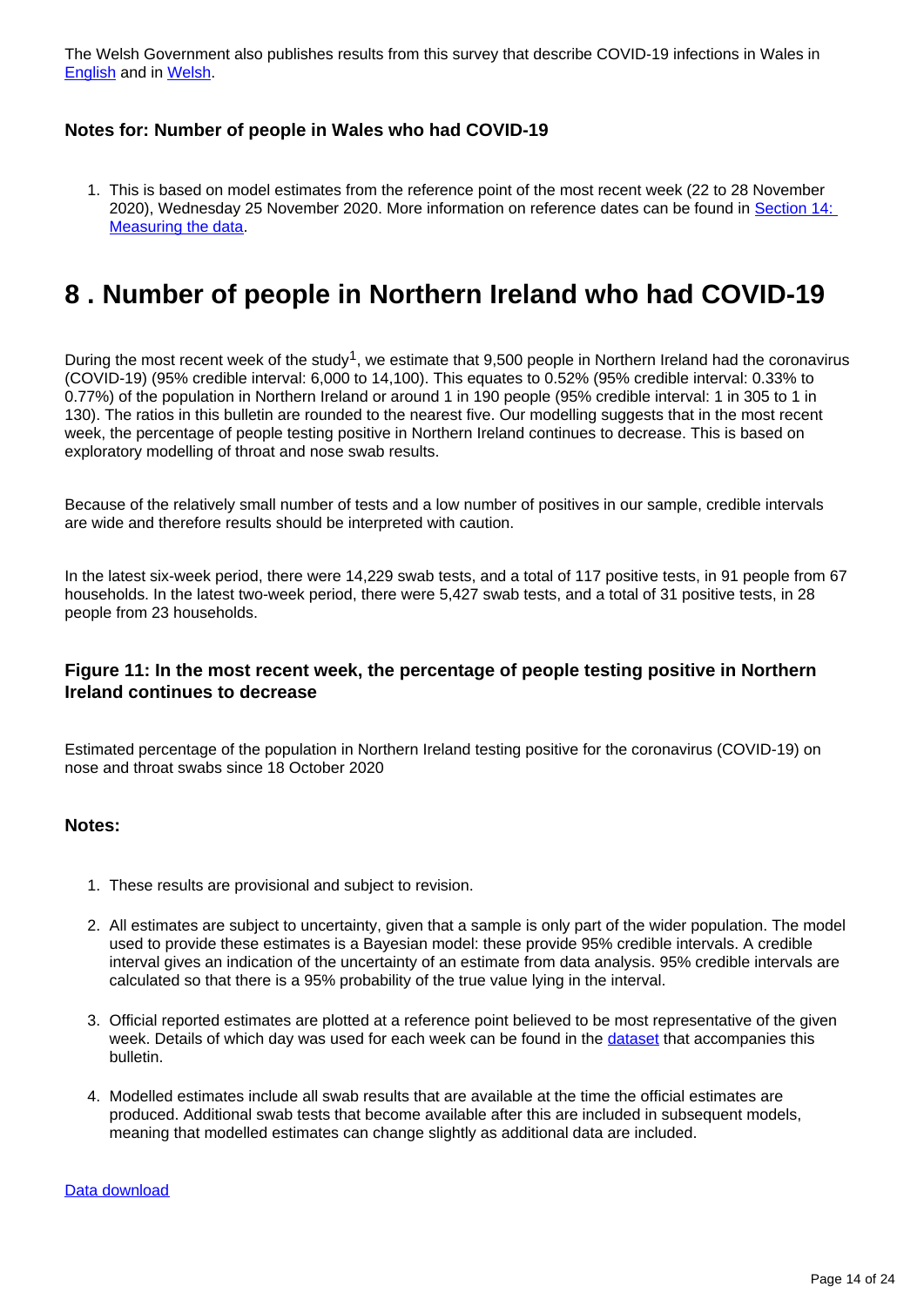The estimates for non-overlapping 14-day periods (which underpin our modelled official estimates) are presented in Figure 12. These 14-day estimates are provided for context. The data are also included in the accompanying [dataset.](https://www.ons.gov.uk/peoplepopulationandcommunity/healthandsocialcare/conditionsanddiseases/datasets/coronaviruscovid19infectionsurveydata)

The percentage testing positive in Northern Ireland in the latest 14-day period (15 to 28 November 2020) was 0.73% (95% confidence interval: 0.47% to 1.09%). Averaging positivity rates over the past 14-day period can mask changes in the positivity rates that have occurred in the most recent week.

#### **Figure 12: The weighted fortnightly estimate to 28 November (which underpins our modelled official estimates) suggests that positivity rates in Northern Ireland continue to decrease in recent weeks**

**Estimated percentage of the population in Northern Ireland testing positive for the coronavirus (COVID-19) by non-overlapping 14-day periods between 26 July to 28 November 2020**

# Figure 12: The weighted fortnightly estimate to 28 November (which underpins our modelled official estimates) suggests that positivity rates in Northern Ireland continue to decrease in recent weeks

Estimated percentage of the population in Northern Ireland testing positive for the coronavirus (COVID-19) by non-overlapping 14-day periods between 26 July to 28 November 2020



**Source: Office for National Statistics – Coronavirus (COVID-19) Infection Survey**

#### **Notes:**

- 1. All results are provisional and subject to revision.
- 2. These statistics refer to infections reported in the community, by which we mean private households. These figures exclude infections reported in hospitals, care homes and/or other institutional settings.

## **Notes for: Number of people in Northern Ireland who had COVID-19**

1. This is based on model estimates from the reference point of the most recent week (22 to 28 November 2020), Wednesday 25 November 2020. More information on reference dates can be found in [Section 14:](https://www.ons.gov.uk/peoplepopulationandcommunity/healthandsocialcare/conditionsanddiseases/bulletins/coronaviruscovid19infectionsurveypilot/4december2020#measuring-the-data)  [Measuring the data.](https://www.ons.gov.uk/peoplepopulationandcommunity/healthandsocialcare/conditionsanddiseases/bulletins/coronaviruscovid19infectionsurveypilot/4december2020#measuring-the-data)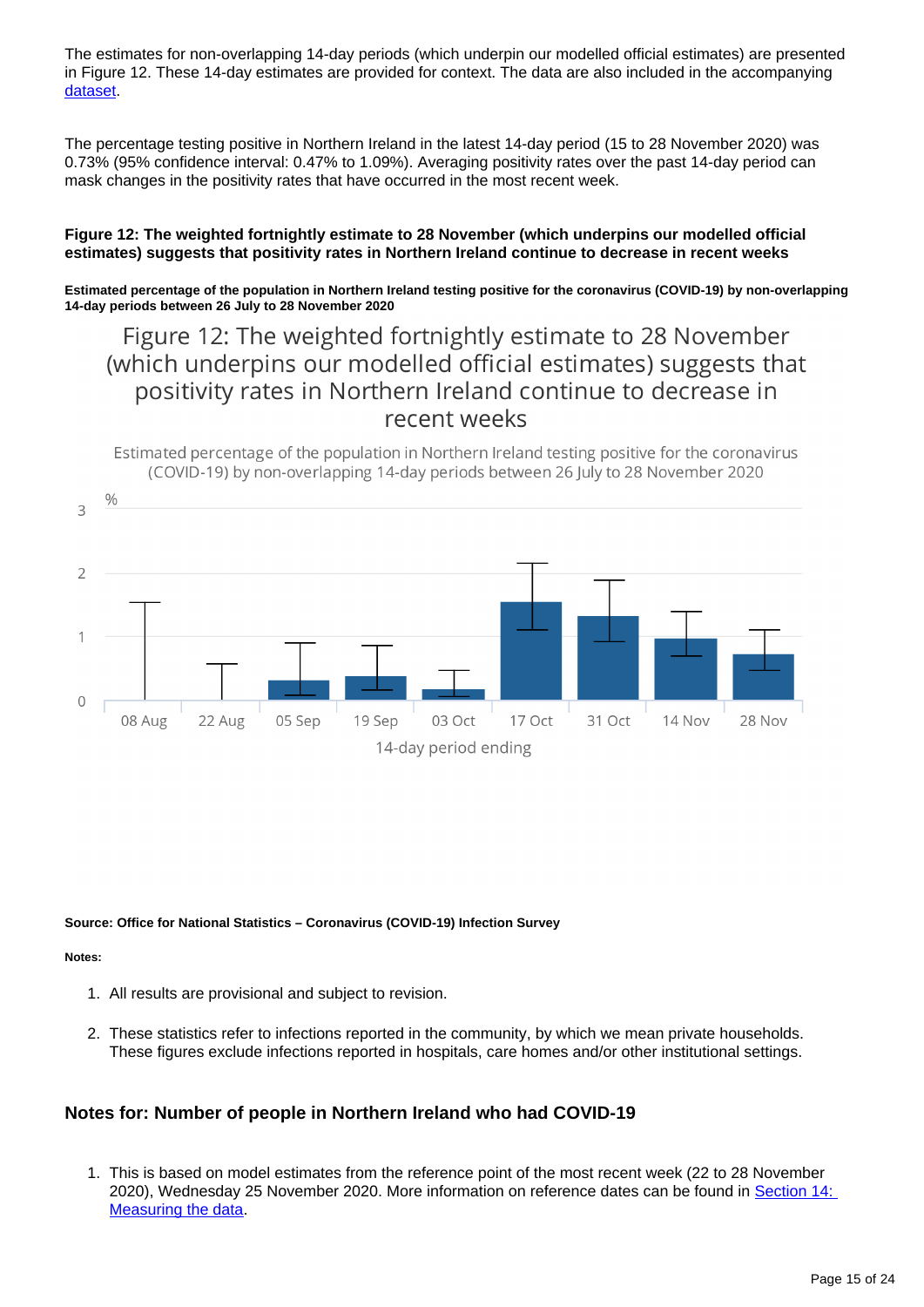# <span id="page-15-0"></span>**9 . Number of people in Scotland who had COVID-19**

During the most recent week of the study<sup>1</sup>, we estimate that 40,900 people in Scotland had the coronavirus (COVID-19) (95% credible interval: 31,500 to 51,800). This equates to 0.78% (95% credible interval: 0.60% to 0.98%) of the population in Scotland or around 1 in 130 people (95% credible interval: 1 in 165 to 1 in 100). The ratios in this bulletin are rounded to the nearest five. Our modelling suggests there are early signs that the proportion of people testing positive in Scotland has started to decrease. This is based on exploratory modelling of throat and nose swab results.

Because of the relatively small number of tests and a low number of positives in our sample, credible intervals are wide and therefore results should be interpreted with caution.

In the latest six-week period, there were 34,836 swab tests, and a total of 244 positive tests, in 169 people from 129 households. In the latest two-week period, there were 13,191 swab tests, and a total of 103 positive tests, in 91 people from 68 households.

# **Figure 13: There are early signs the positivity rate in Scotland has started to decrease in the most recent week**

Estimated percentage of the population in Scotland testing positive for the coronavirus (COVID-19) on nose and throat swabs since 18 October 2020

### **Notes:**

- 1. These results are provisional and subject to revision.
- 2. All estimates are subject to uncertainty, given that a sample is only part of the wider population. The model used to provide these estimates is a Bayesian model: these provide 95% credible intervals. A credible interval gives an indication of the uncertainty of an estimate from data analysis. 95% credible intervals are calculated so that there is a 95% probability of the true value lying in the interval.
- 3. Official reported estimates are plotted at a reference point believed to be most representative of the given week. Details of which day was used for each week can be found in the [dataset](https://www.ons.gov.uk/peoplepopulationandcommunity/healthandsocialcare/conditionsanddiseases/datasets/coronaviruscovid19infectionsurveydata) that accompanies this bulletin.
- 4. Modelled estimates include all swab results that are available at the time the official estimates are produced. Additional swab tests that become available after this are included in subsequent models, meaning that modelled estimates can change slightly as additional data are included.

#### [Data download](https://www.ons.gov.uk/visualisations/dvc1086/prvscotlandwrapper/datadownload.xlsx)

The estimates for non-overlapping 14-day periods (which underpin our modelled official estimates) are presented in Figure 14. These 14-day estimates are provided for context. The data are also included in the accompanying [dataset.](https://www.ons.gov.uk/peoplepopulationandcommunity/healthandsocialcare/conditionsanddiseases/datasets/coronaviruscovid19infectionsurveydata)

The percentage testing positive in Scotland in the latest 14-day period (15 to 28 November 2020) was 1.10% (95% confidence interval: 0.87% to 1.37%). Averaging positivity rates over the past 14-day period can mask changes in the positivity rates that have occurred in the most recent week.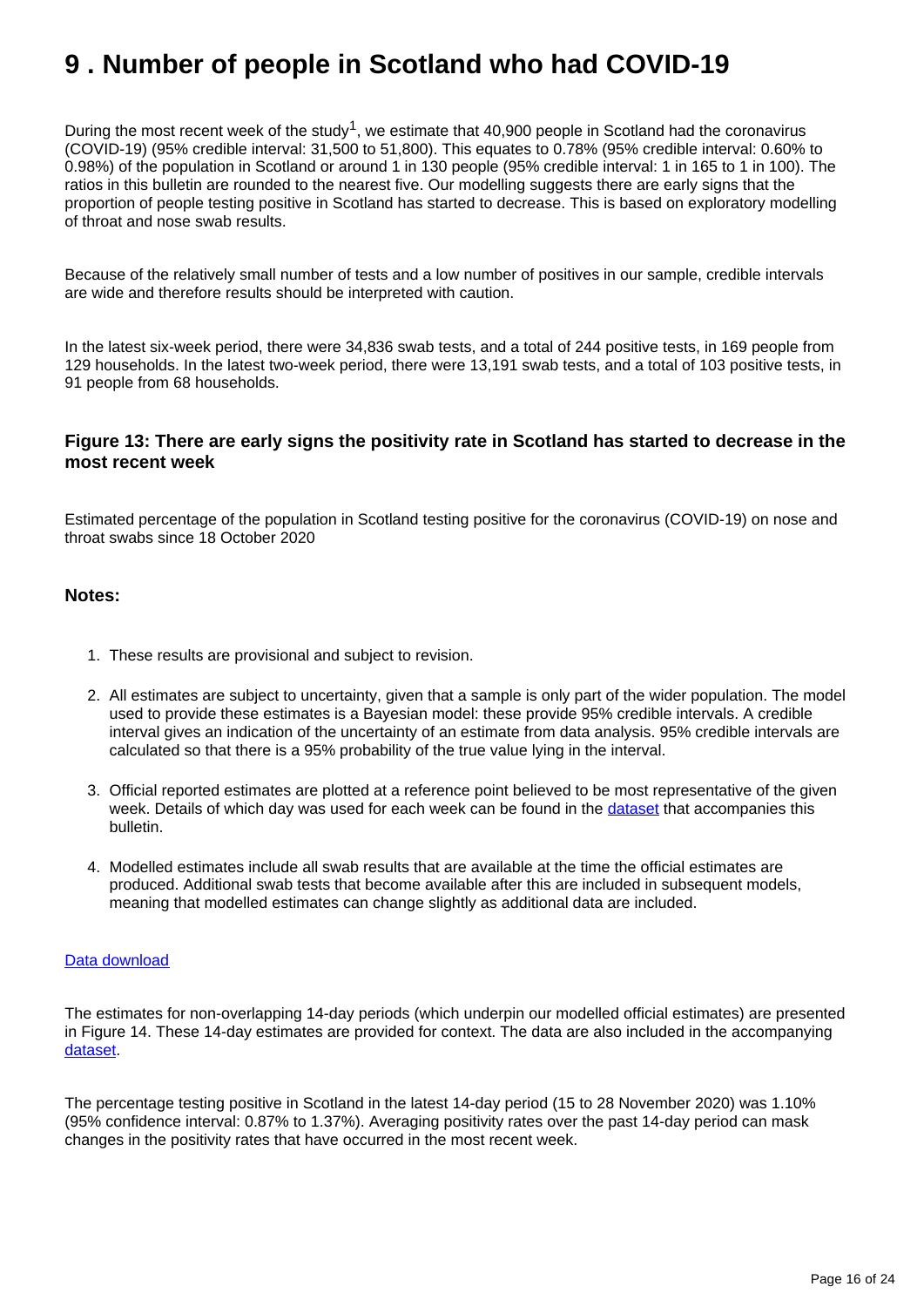#### **Figure 14: The weighted fortnightly estimate to 28 November (which underpins our modelled official estimates) suggests that positivity rates in Scotland have increased in recent weeks**

**Estimated percentage of the population in Scotland testing positive for the coronavirus (COVID-19) by non-overlapping 14-day periods between 20 September to 28 November 2020**

Figure 14: The weighted fortnightly estimate to 28 November (which underpins our modelled official estimates) suggests that positivity rates in Scotland have increased in recent weeks

Estimated percentage of the population in Scotland testing positive for the coronavirus (COVID-19) by non-overlapping 14-day periods between 20 September to 28 November 2020



#### **Source: Office for National Statistics – Coronavirus (COVID-19) Infection Survey**

- 1. All results are provisional and subject to revision.
- 2. These statistics refer to infections reported in the community, by which we mean private households. These figures exclude infections reported in hospitals, care homes and/or other institutional settings.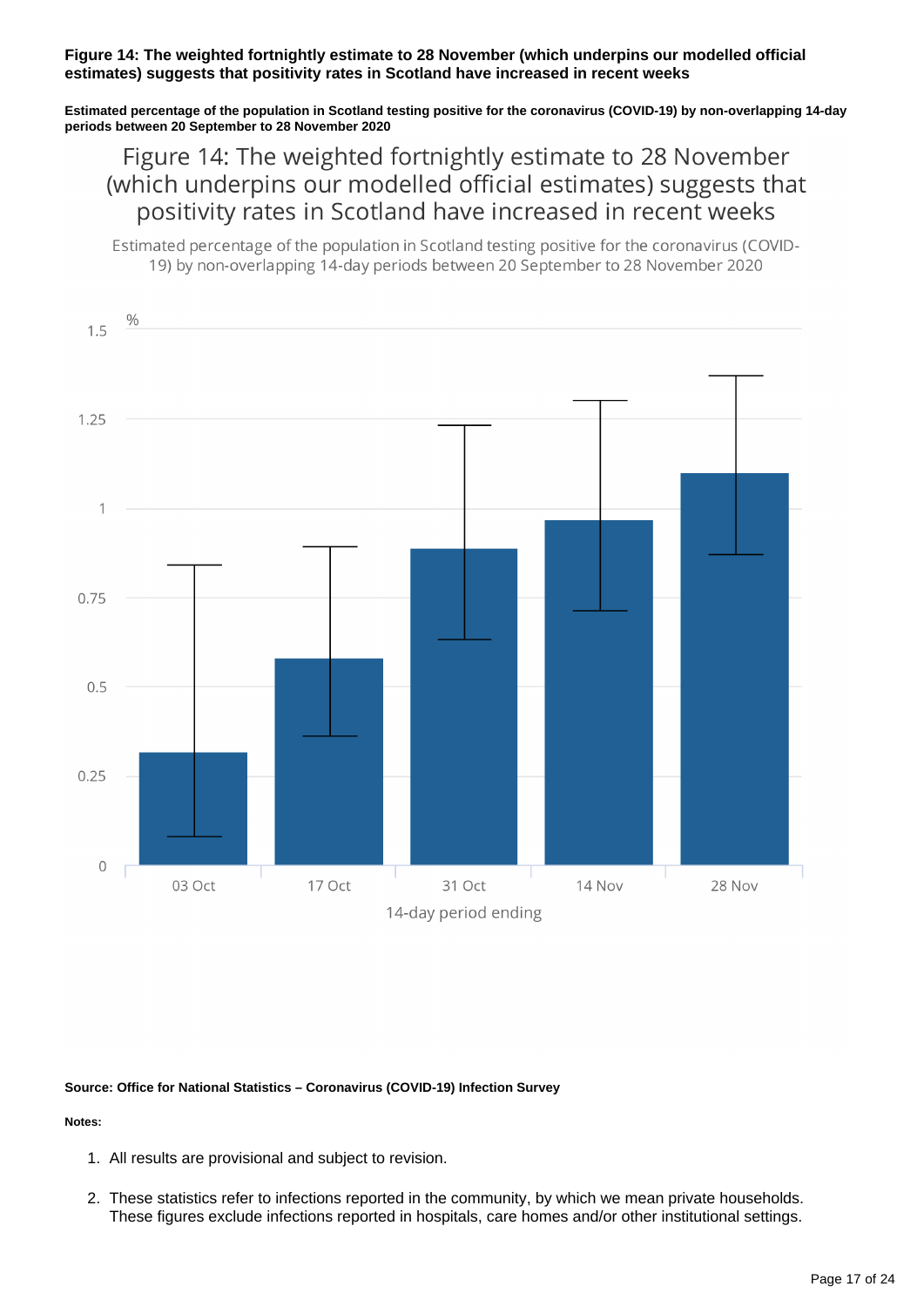1. This is based on model estimates from the reference point of the most recent week (22 to 28 November 2020), Wednesday 25 November 2020. More information on reference dates can be found in [Section 14:](https://www.ons.gov.uk/peoplepopulationandcommunity/healthandsocialcare/conditionsanddiseases/bulletins/coronaviruscovid19infectionsurveypilot/4december2020#measuring-the-data)  [Measuring the data.](https://www.ons.gov.uk/peoplepopulationandcommunity/healthandsocialcare/conditionsanddiseases/bulletins/coronaviruscovid19infectionsurveypilot/4december2020#measuring-the-data)

# <span id="page-17-0"></span>**10 . Test sensitivity and specificity**

The estimates provided in [Section 2](https://www.ons.gov.uk/peoplepopulationandcommunity/healthandsocialcare/conditionsanddiseases/bulletins/coronaviruscovid19infectionsurveypilot/4december2020#number-of-people-in-england-who-had-covid-19), [Section 7](https://www.ons.gov.uk/peoplepopulationandcommunity/healthandsocialcare/conditionsanddiseases/bulletins/coronaviruscovid19infectionsurveypilot/4december2020#number-of-people-in-wales-who-had-covid-19), [Section 8](https://www.ons.gov.uk/peoplepopulationandcommunity/healthandsocialcare/conditionsanddiseases/bulletins/coronaviruscovid19infectionsurveypilot/4december2020#number-of-people-in-northern-ireland-who-had-covid-19) and [Section 9](https://www.ons.gov.uk/peoplepopulationandcommunity/healthandsocialcare/conditionsanddiseases/bulletins/coronaviruscovid19infectionsurveypilot/4december2020#number-of-people-in-scotland-who-had-covid-19) are for the percentage of the privateresidential population testing positive for the coronavirus (COVID-19), otherwise known as the positivity rate. We do not report the prevalence rate. To calculate the prevalence rate, we would need an accurate understanding of the swab test's sensitivity (true-positive rate) and specificity (true-negative rate).

While we do not know the true sensitivity and specificity of the test, our data and related studies provide an indication of what these are likely to be. In particular, the data suggest that the false-positive rate is very low, under 0.005%. To understand the potential impact of false-positives and false-negatives, we have estimated what the prevalence would be in two scenarios using different test sensitivity and the same specificity rates. We do not know the sensitivity of the swab test. However, other studies suggest that sensitivity may be somewhere between 85% and 98%.

This week, we have provided examples of sensitivity and specificity using data from the previous bulletin for illustration. The weighted fortnightly estimate for England between 1 and 14 November was 1.27% (95% credible interval: 1.21% to 1.33%). Under a scenario where test sensitivity is between 85% and 95%, and test specificity is between 98.5% and 100%, the weighted fortnightly estimate for England between 1 to 14 November would be 1.39% (95% credible interval: 1.27% to 1.53%). In the unlikely situation where test sensitivity was lower, between 45% and 75%, the weighted fortnightly estimate for England between 1 to 14 November would be 2.11% (95% credible interval: 1.71% to 2.80%).

You can find more information on [sensitivity and specificity in our methods article](https://www.ons.gov.uk/peoplepopulationandcommunity/healthandsocialcare/conditionsanddiseases/methodologies/covid19infectionsurveypilotmethodsandfurtherinformation#test-sensitivity-and-specificity). There is more information on the data suggesting that our test's false-positive rate is very low in a [paper written by academic partners](https://www.medrxiv.org/content/10.1101/2020.10.25.20219048v1) at the University of Oxford.

# <span id="page-17-1"></span>**11 . COVID-19 Infection Survey data**

[Coronavirus \(COVID-19\) Infection Survey](https://www.ons.gov.uk/peoplepopulationandcommunity/healthandsocialcare/conditionsanddiseases/datasets/coronaviruscovid19infectionsurveydata) Dataset | Released 4 December 2020 Findings from the Coronavirus (COVID-19) Infection Survey, UK.

# <span id="page-17-2"></span>**12 . Collaboration**

The Coronavirus (COVID-19) Infection Survey analysis was produced by the Office for National Statistics (ONS) in collaboration with our research partners at the University of Oxford, the University of Manchester, Public Health England (PHE) and Wellcome Trust. Of particular note are: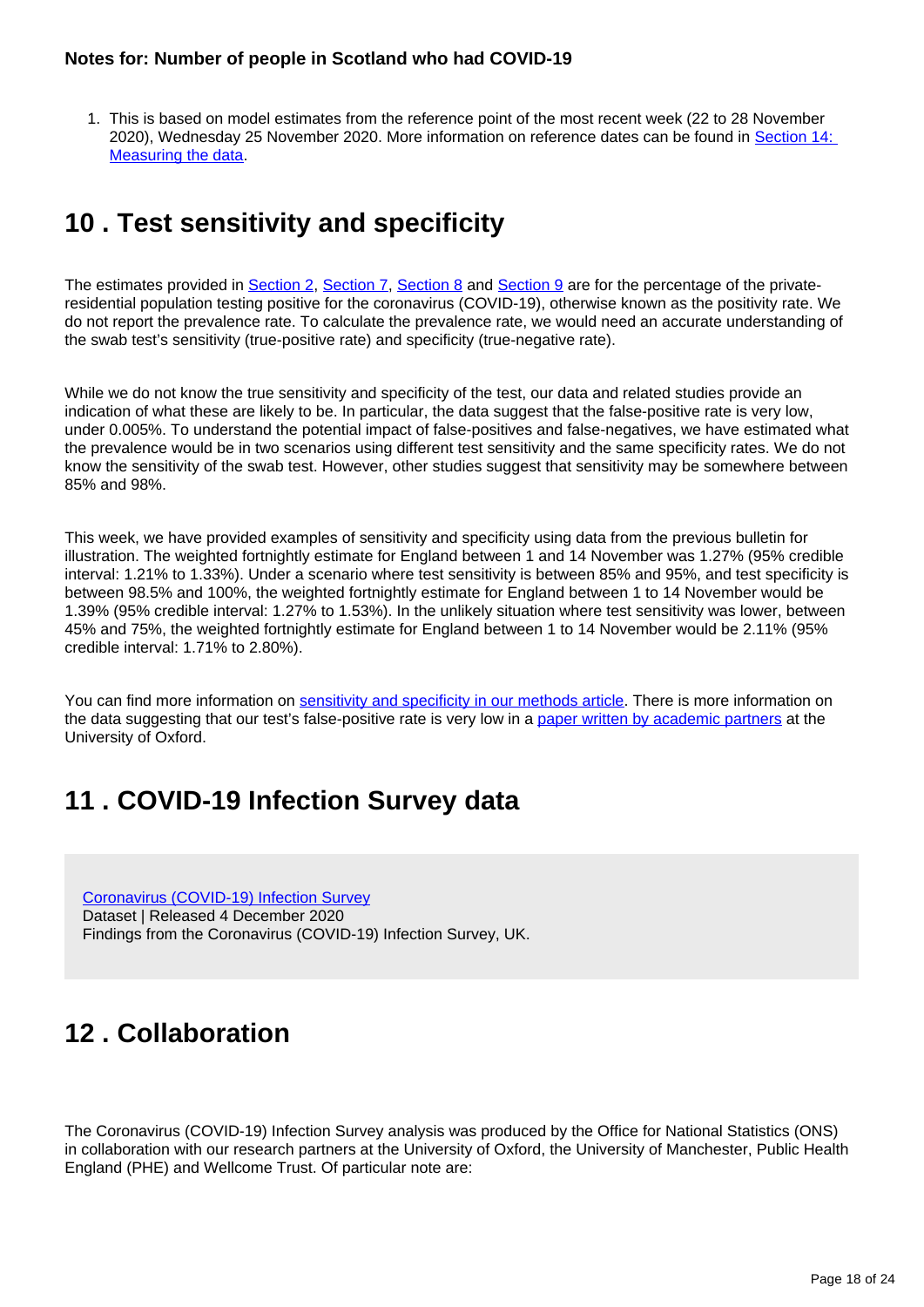- Sarah Walker University of Oxford, Nuffield Department for Medicine: Professor of Medical Statistics and Epidemiology and Study Chief Investigator
- Koen Pouwels University of Oxford, Health Economics Research Centre, Nuffield Department of Population Health: Senior Researcher in Biostatistics and Health Economics
- Thomas House University of Manchester, Department of Mathematics: Reader in Mathematical Statistics

# <span id="page-18-0"></span>**13 . Glossary**

# **Community**

In this bulletin, we refer to the number of coronavirus (COVID-19) infections within the community. Community in this instance refers to private households, and it excludes those in hospitals, care homes and/or other institutional settings.

## **Confidence interval**

A confidence interval gives an indication of the degree of uncertainty of an estimate, showing the precision of a sample estimate. The 95% confidence intervals are calculated so that if we repeated the study many times, 95% of the time the true unknown value would lie between the lower and upper confidence limits. A wider interval indicates more uncertainty in the estimate. Overlapping confidence intervals indicate that there may not be a true difference between two estimates. For more information, see our methodology page on statistical uncertainty.

# **Credible interval**

A credible interval gives an indication of the uncertainty of an estimate from data analysis. 95% credible intervals are calculated so that there is a 95% probability of the true value lying in the interval.

## **False-positives and false-negatives**

A false-positive result occurs when the tests suggest a person has COVID-19 when in fact they do not. By contrast, a false-negative result occurs when the tests suggest a person does not have COVID-19 when in fact they do. For more information on false-positives and false-negatives, see our methods article.

#### **Incidence rate**

The incidence rate is an estimate of how often new cases of COVID-19 occur over a given period of time. In our study, it is calculated by dividing the number of times a person has a positive test for the first time in the study, having first tested negative, by the total time everyone is in the study. We include the time people are in the study between successive negative tests for those who never have a positive test and the time up to halfway (or maximum of seven days, whichever is later) between their last negative and first positive test for those who have a positive test. This reflects the fact that we do not actually know when a person first becomes positive, only when we tested them. People who are positive when they join the study are not included in this calculation.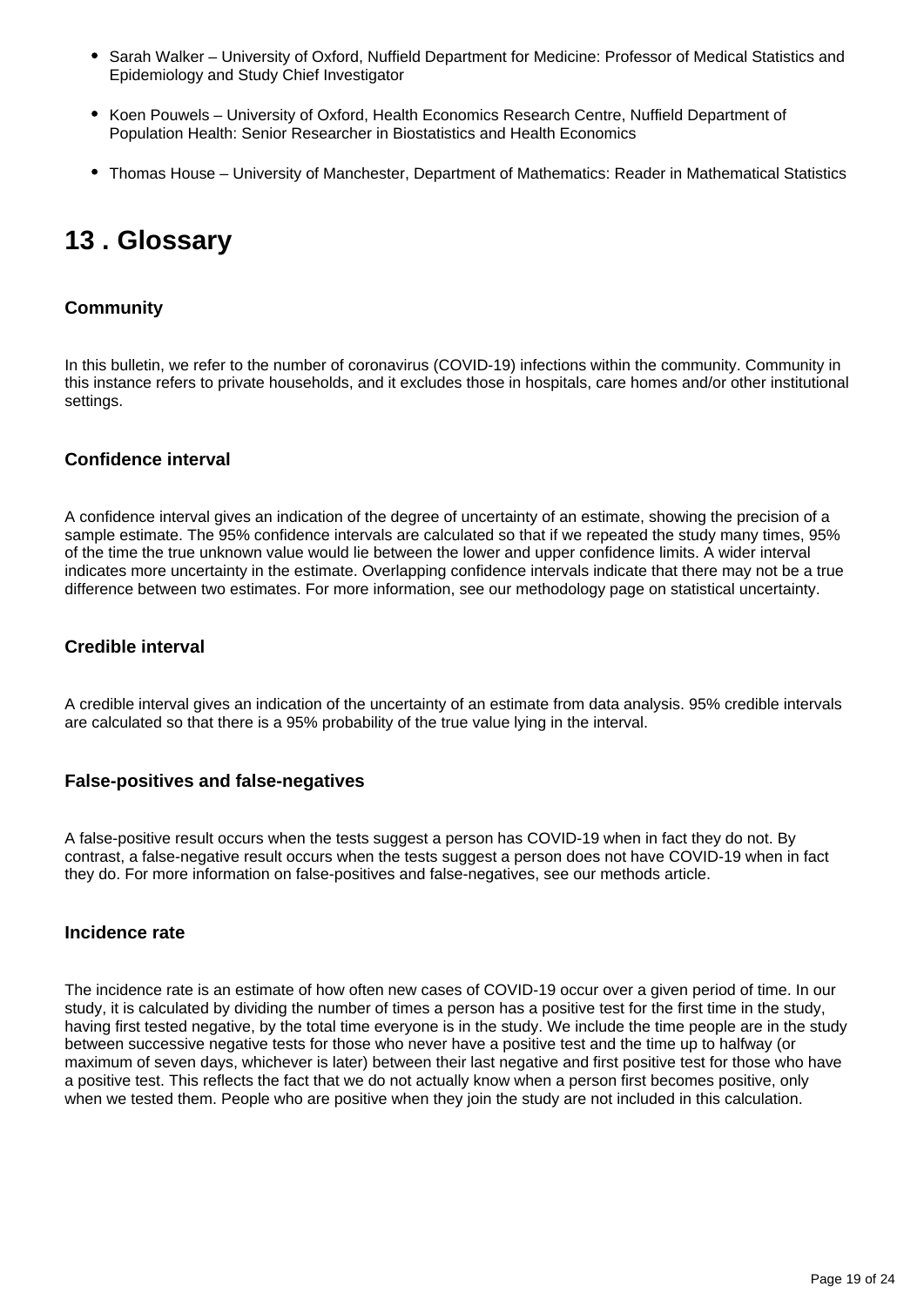# <span id="page-19-0"></span>**14 . Measuring the data**

Data presented in this bulletin come from the Coronavirus (COVID-19) Infection Survey, which looks to identify the percentage of the population testing positive for COVID-19 and whether they have symptoms or not. The survey helps track the current extent of infection and transmission of COVID-19 among the population as a whole. This section of the bulletin provides a short summary of the study data and data collection methods. Our [methodology article](https://www.ons.gov.uk/peoplepopulationandcommunity/healthandsocialcare/conditionsanddiseases/methodologies/covid19infectionsurveypilotmethodsandfurtherinformation) provides further information around the survey design, how we process data and how data are analysed. The [study protocol](https://www.ndm.ox.ac.uk/covid-19/covid-19-infection-survey/protocol-and-information-sheets) specifies the research for the study.

### **Reference dates**

We aim to provide the estimates of positivity rate and incidence that are most timely and most representative of each week. We decide the most recent week we can report on based on the availability of test results for visits that have already happened, accounting for the fact that swabs have to be couriered to the labs, tested and results returned. On most occasions, the reference data align perfectly, but sometimes this is not feasible. This week, the reference week is 22 to 28 November 2020.

Within the most recent week, we provide an official estimate for positivity rate and incidence based on a reference point from the modelled trends. For positivity rates, we can include all swab test results, even from the most recent visits. Therefore, although we are still expecting further swab test results from the labs, there is sufficient data for the official estimate for infection to be based on a reference point after the start of the reference week. To improve stability in our modelling while maintaining relative timeliness of our estimates, we are reporting our official estimates based on the midpoint of the reference week. This week, the reference day for positivity rates is Wednesday 25 November 2020.

The calculation of incidence uses time between two tests; so, for example, a participant who was last seen two weeks ago and is not due their next visit for another two weeks only contributes to the model up to two weeks ago. Our official estimates of incidence are therefore based on the first day of the reference week. This week, the reference day for incidence is Sunday 22 November. The model includes all information up to 22 November (the start of the reference week); we now model data up until the reference day only, as the data up until this point is more complete.

#### **Response rates**

At the beginning of the survey, our sample was largely made up of people in England who have taken part in previous Office for National Statistics (ONS) surveys and had agreed to future contact regarding research. We initially invited 20,276 households, and then a further 91,143 in extension weeks. Of those households invited, 42% have provided at least one swab. The likelihood of enrolment decreases over time and response rate information for those initially asked to take part in these first two phases can be considered as relatively final.

In England, we expanded our sampling at the end of July to invite a random sample of households from a list of addresses. As we expanded, we reached out across the country to enrol new households and this different approach will affect response rates. The number of households invited to participate in the survey in this expansion in England, as of 28 November, was 908,124, of which 12% of households have provided a swab so far, increasing the number of households taking part to 183,484 to date.

Response rates for these expansion weeks cannot be regarded as final response rates to the survey as those who are invited are not given a time limit in which to respond. They should not be compared with response rates for those that have taken part in a previous survey, as this is a different mode of sampling. The total number of households invited will contain households for which the mail was undeliverable and therefore could not respond.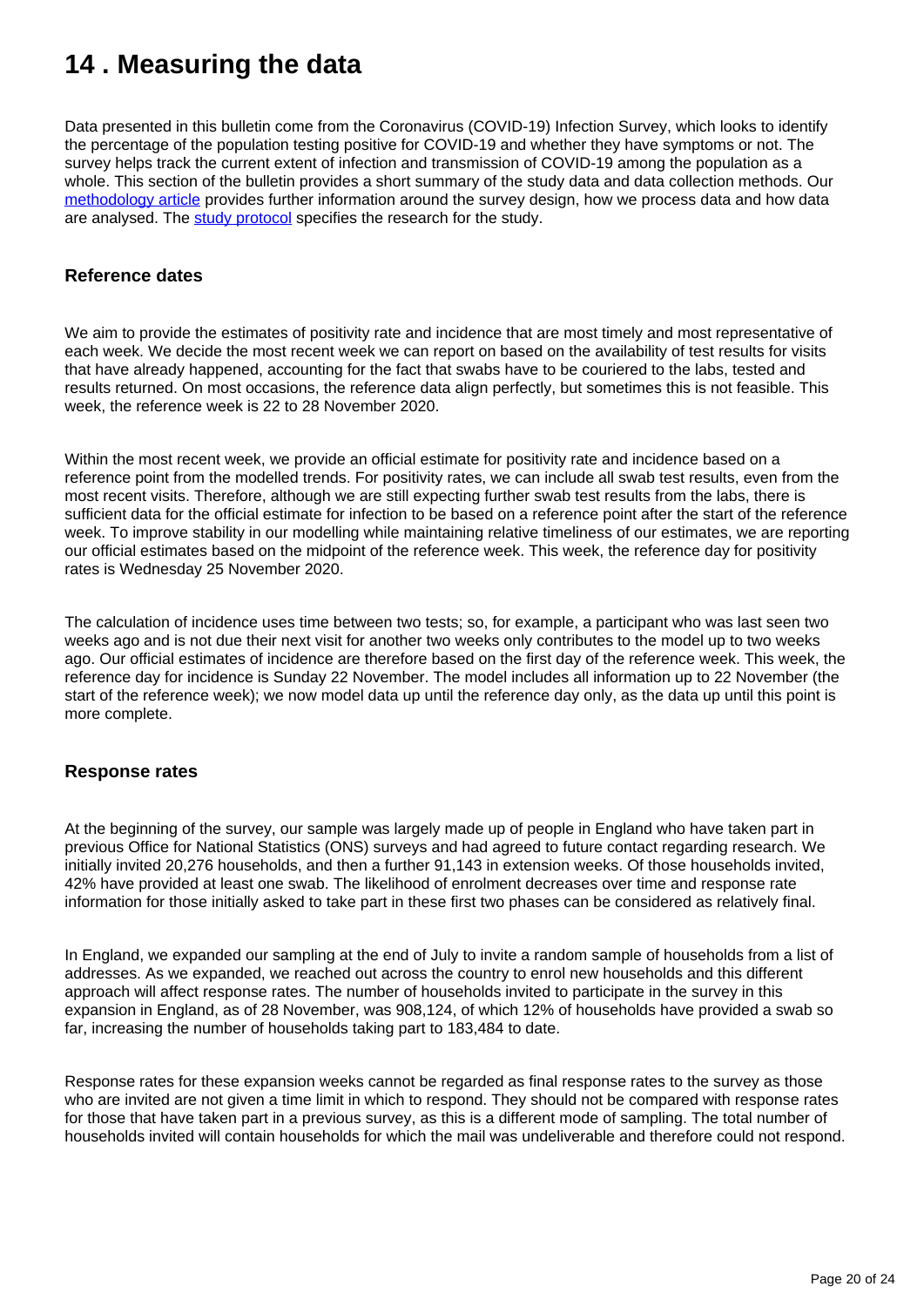Fieldwork began in Wales on 29 June, and the number of households initially invited to participate was 12,353, of which 28% have provided at least one swab so far. The initial sample was made up of people who had taken part in previous ONS surveys and had agreed to future contact regarding research. At the beginning of October, the survey in Wales was expanded to invite a random sample of households from a list of addresses, and as of 28 November, a further 24,635 households have been invited, of which 6% of households have provided at least one swab so far.

Fieldwork began in Northern Ireland on 26 July, and as of 28 November, 8,527 households in Northern Ireland have been invited to participate, of which 40% of households have provided at least one swab so far. The initial sample was made up of people who had taken part in previous ONS and NISRA surveys and had agreed to future contact regarding research.

Fieldwork began in Scotland on 21 September, and as of 28 November, the number of households invited to participate in the survey in Scotland, was 103,120, of which 6% have provided at least one swab. This initial sample is taken from a random sample of households from a list of addresses.

Response rates for Wales, Northern Ireland and Scotland cannot be regarded as final response rates to the survey as those who are invited are not given a time limit in which to respond and different modes of sampling are not comparable. Since the survey began, we have taken just under 1.8 million swabs from participants across the UK.

Response rates for each nation are found in the [dataset](https://www.ons.gov.uk/peoplepopulationandcommunity/healthandsocialcare/conditionsanddiseases/datasets/coronaviruscovid19infectionsurveydata) that accompanies this bulletin. We provide response rates separately for the different sampling phases of the study.

## **Coverage**

Survey fieldwork for the pilot study began in England on 26 April 2020. Survey fieldwork in Wales began on 29 June, and since 7 August, we have reported headline figures for Wales. Survey fieldwork began in Northern Ireland on 26 July and since 25 September, we have reported headline figures for Northern Ireland. Survey fieldwork in Scotland began on 21 September, and we have reported headline figures for Scotland since 23 October.

Only private residential households, otherwise known as the target population in this bulletin, are included in the sample. People in hospitals, care homes and/or other institutional settings are not included.

The overall target population for England used in this study is 54,524,766. The overall target population for Wales used in the study is 3,039,465. The overall target population for Northern Ireland used in the study is 1,834,846. The overall target population for Scotland used in the study is 5,264,705.

## **Sub-regional geographies**

We have presented modelled estimates for the most recent week of data at the sub-regional level. To balance the granularity with the statistical power, we have grouped together groups of local authorities into COVID-19 Infection Survey sub-regions. The geographies are a rules-based composition of local authorities, and local authorities with a population over 200,000 have been retained where possible.

The boundaries for these COVID-19 Infection Survey sub-regions can be found on the [Open Geography Portal.](https://geoportal.statistics.gov.uk/search?collection=Dataset&sort=name&tags=all%28BDY_CIS%2COCT_2020)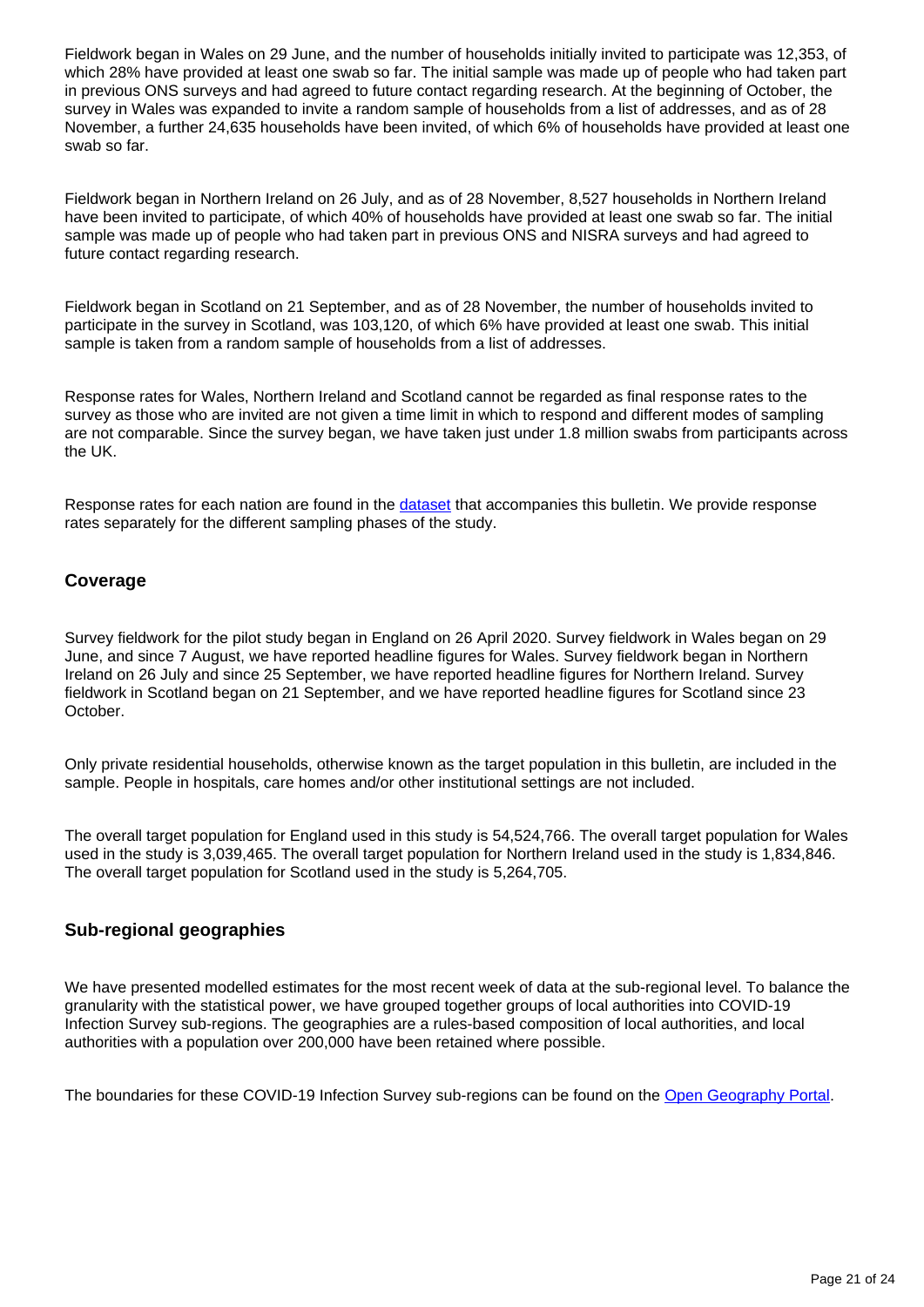# **Analysing the data**

All estimates presented in this bulletin are provisional results. As swabs are not necessarily analysed in date order by the laboratory, we have not yet received test results for all swabs taken on the dates included in this analysis. Estimates may therefore be revised as more test results are included.

We continue to develop our analysis methods, and these quality enhancements may lead to minor changes in estimates, for example, the positive test counts across the study period.

We are giving increasing prominence to the weighted estimates to ensure we are giving appropriate visibility to all available indicators.

## **Other CIS analysis**

Our recent release, [Coronavirus \(COVID-19\) Infection Survey: characteristics of people testing positive for](https://www.ons.gov.uk/peoplepopulationandcommunity/healthandsocialcare/conditionsanddiseases/articles/coronaviruscovid19infectionsinthecommunityinengland/november2020)  [COVID-19 in England and antibody data for the UK: November 2020](https://www.ons.gov.uk/peoplepopulationandcommunity/healthandsocialcare/conditionsanddiseases/articles/coronaviruscovid19infectionsinthecommunityinengland/november2020), offers more detailed analysis, including further exploration of the characteristics and behaviours of those with COVID-19, including symptoms among those testing positive by age, and patient-facing role by age. This characteristics article also includes analysis on the likelihood of testing positive for COVID-19 antibodies in England, Wales, Northern Ireland and Scotland.

## **Laboratory confirmed cases in the UK**

Public Health England (PHE) presents data on the total number of [laboratory-confirmed cases in the UK,](https://coronavirus.data.gov.uk/details/cases) which capture the cumulative number of people in the UK who have tested positive for COVID-19. These statistics present all known cases of COVID-19, both current and historical, for the UK, and by nation, by regions of England, and because of the large sample size, by local authority. Further information can be found on the [Coronavirus Dashboard](https://coronavirus.data.gov.uk/). A summary for each nation: [England](https://www.gov.uk/government/publications/national-covid-19-surveillance-reports), [Wales](https://gov.wales/test-trace-protect-contact-tracing-coronavirus-covid-19), [Scotland](https://www.gov.scot/publications/coronavirus-covid-19-daily-data-for-scotland/) and [Northern Ireland](https://app.powerbi.com/view?r=eyJrIjoiZGYxNjYzNmUtOTlmZS00ODAxLWE1YTEtMjA0NjZhMzlmN2JmIiwidCI6IjljOWEzMGRlLWQ4ZDctNGFhNC05NjAwLTRiZTc2MjVmZjZjNSIsImMiOjh9) is also available.

## **Testing and tracing systems**

Each nation of the UK has a testing and tracing system: for [England,](https://www.gov.uk/guidance/nhs-test-and-trace-how-it-works?priority-taxon=774cee22-d896-44c1-a611-e3109cce8eae) [Wales](https://gov.wales/test-trace-protect-contact-tracing-coronavirus-covid-19), [Northern Ireland](https://www.nidirect.gov.uk/articles/coronavirus-covid-19-testing-and-contact-tracing) and [Scotland](https://www.gov.scot/publications/coronavirus-covid-19-test-trace-isolate-support/). These ensure that anyone who develops symptoms of COVID-19 can quickly be tested to find out if they have the virus. Some nations also include targeted asymptomatic testing of NHS and social care staff and care home residents. Additionally, it helps trace close recent contacts of anyone who tests positive for COVID-19 and, if necessary, notify them that they must self-isolate. We have recently published [an article that compares the](https://www.ons.gov.uk/peoplepopulationandcommunity/healthandsocialcare/conditionsanddiseases/articles/comparingmethodsusedinthecoronaviruscovid19infectionsurveyandnhstestandtraceengland/october2020)  [methods used in the COVID-19 Infection Survey and NHS Test and Trace in England.](https://www.ons.gov.uk/peoplepopulationandcommunity/healthandsocialcare/conditionsanddiseases/articles/comparingmethodsusedinthecoronaviruscovid19infectionsurveyandnhstestandtraceengland/october2020)

In comparison with Public Health data and Testing and Tracing data, the statistics presented in this bulletin take a representative sample of the community population (those in private residential households), including people who are not otherwise prioritised for testing. This means that we can estimate the number of people in the community population with COVID-19 who do not report any evidence of symptoms.

# **Other studies**

This study is one of a number of studies that looks to provide information around the coronavirus pandemic within the UK.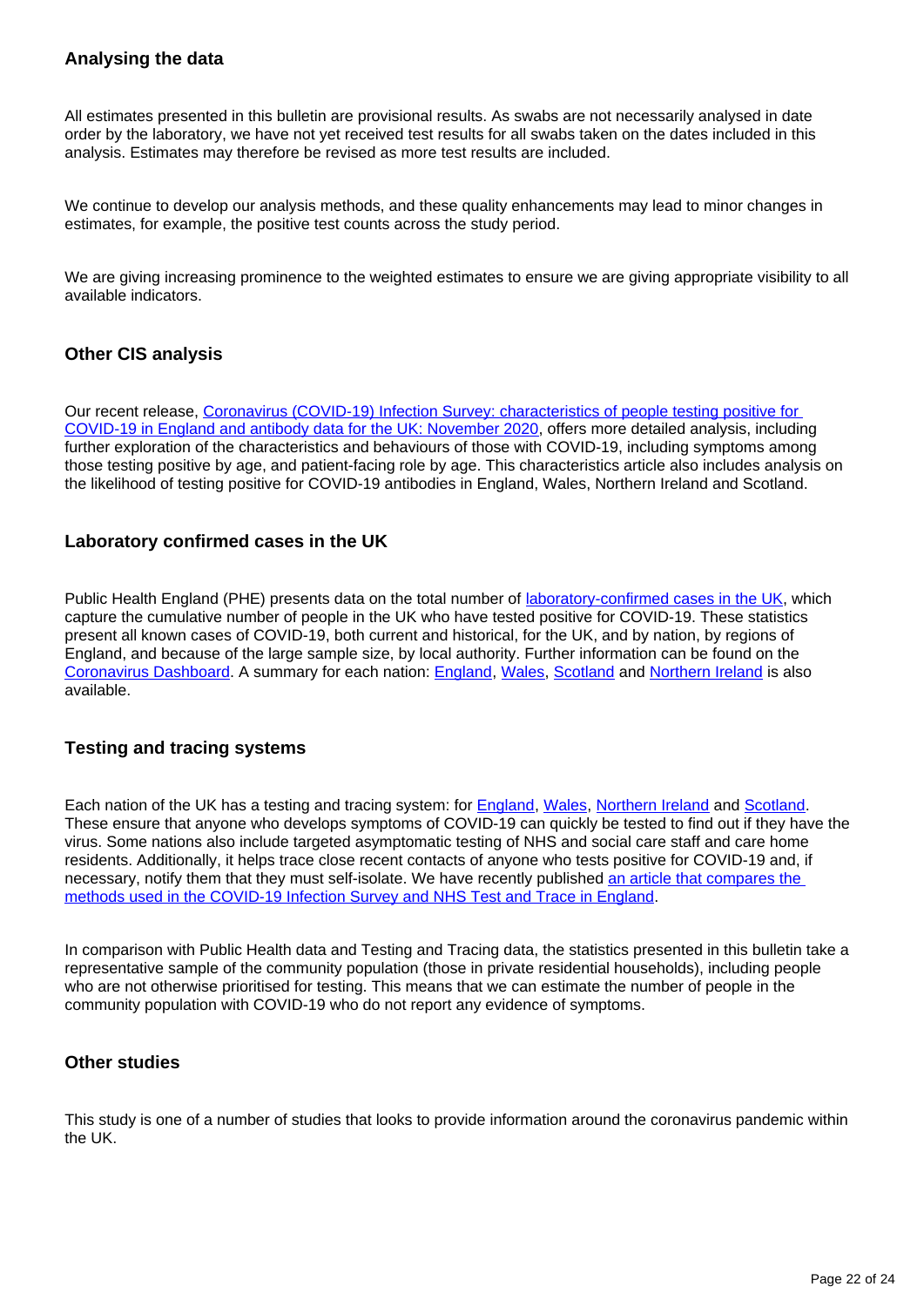# **COVID Symptom Study (ZOE app and King's College London), UK**

The [COVID Symptom Study app](https://covid.joinzoe.com/) allows users to log their health each day, including whether or not they have symptoms of COVID-19. The study aims to predict which combination of symptoms indicate that someone is likely to test positive for COVID-19. The app was developed by the health science company ZOE with data analysis conducted by King's College London. Anyone over the age of 18 years can download the app and take part in the study. Respondents can report symptoms of children.

The study estimates the total number of people with symptomatic COVID-19 and the daily number of new cases of COVID-19 based on app data and swab tests taken in conjunction with the Department of Health and Social Care (DHSC). The study investigates the "predictive power of symptoms", and so the data do not capture people who are infected with COVID-19 but who do not display symptoms.

Unlike the data presented in this bulletin, the COVID Symptom Study is not a representative sample of the population. It is reliant on app users and so captures only some cases in hospitals, care homes and other communities where few people use the app. To account for this, the model adjusts for age and deprivation when producing UK estimates. The larger sample size allows for [detailed geographic breakdown.](https://covid.joinzoe.com/data)

# **Real-time Assessment of Community Transmission-1 and -2 (REACT-1 and -2), England**

Like our study, the [Real-time Assessment of Community Transmission-1 REACT-1 survey](https://www.imperial.ac.uk/medicine/research-and-impact/groups/react-study/the-react-1-programme/), led by Imperial College London, involves taking swab samples to test for COVID-19 antigens to estimate the prevalence and transmission of the virus that causes COVID-19 in the community. Each round of the study currently involves around 160,000 participants aged five years and over, selected from a random cross-section sample of the general public from GP registration data. Trends in infection by characteristics, such as age, sex, ethnicity, symptoms and key worker status, are also possible through the study.

One of the main differences from our COVID-19 Infection Survey is that the REACT surveys do not require followup visits, as the study is interested primarily in prevalence at a given time point. Consequently, the incidence rate cannot be calculated from the REACT studies.

In addition, the [REACT-2](https://www.imperial.ac.uk/medicine/research-and-impact/groups/react-study/the-react-2-programme/) study uses antibody finger-prick tests to track past infections and monitor the progress of the pandemic. Estimates in this bulletin and the REACT study use different tests and different methods, for example, the REACT estimates are based on self-administered and self-read finger prick tests, whereas tests in this survey are carried out by a trained nurse, phlebotomist or healthcare assistant.

## **PHE surveillance**

PHE also publish an estimate of the [prevalence of antibodies in the blood](https://www.gov.uk/government/publications/national-covid-19-surveillance-reports/sero-surveillance-of-covid-19) in England using blood samples from healthy adult blood donors. PHE provide estimates by region and currently do not scale up to England. Estimates in this bulletin and those published by PHE are based on different tests; PHE estimates are based on testing using the Euroimmun assay method, while blood samples in our survey are tested for antibodies by research staff at the University of Oxford using a novel ELISA. For more information about the antibody test used in this bulletin, see the [COVID-19 Infection Survey protocol.](https://www.ndm.ox.ac.uk/protocol-and-information-sheets)

# <span id="page-22-0"></span>**15 . Strengths and limitations**

These statistics have been produced quickly in response to developing world events. The Office for Statistics Regulation, on behalf of the UK Statistics Authority, has [reviewed them](https://www.statisticsauthority.gov.uk/correspondence/review-of-coronavirus-covid-19-infection-survey/) against several important aspects of the [Code of Practice for Statistics](https://code.statisticsauthority.gov.uk/) and regards them as consistent with the Code's pillars of [trustworthiness](https://code.statisticsauthority.gov.uk/the-code/trustworthiness/), [quality](https://code.statisticsauthority.gov.uk/the-code/quality/) and [value.](https://code.statisticsauthority.gov.uk/the-code/value/)